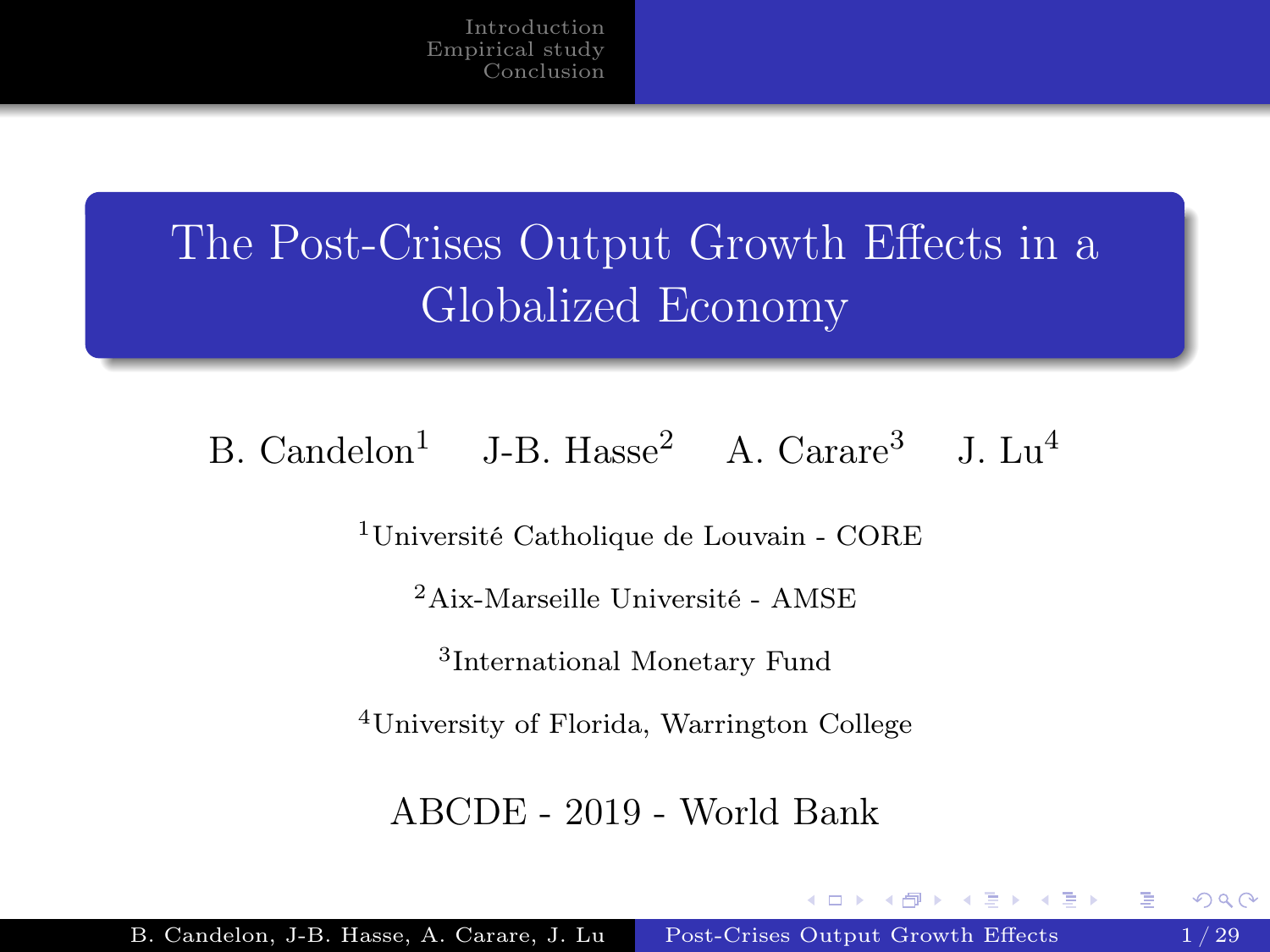# Outline

# **[Introduction](#page-2-0)**

- [Context](#page-2-0)
- [Motivation](#page-5-0)
- **•** [Literature](#page-7-0)
- [Key Takeaways](#page-8-0)

# 2 [Empirical study](#page-9-0)

- [Model](#page-9-0)
- [Data](#page-13-0)
- [Results](#page-18-0)
- [Robustness checks](#page-23-0)

# 3 [Conclusion](#page-25-0)

- [Policy Implications](#page-25-0)
- [Takeaways](#page-28-0)

E

 $\left\{ \left. \left( \left. \left| \Phi \right| \right. \right) \left. \left. \left( \left. \left| \Phi \right| \right. \right) \right| \right. \left. \left( \left. \left| \Phi \right| \right) \right| \right. \right. \left. \left( \left. \left| \Phi \right| \right) \right| \right. \left. \left( \left. \left| \Phi \right| \right) \right| \right. \left. \left( \left. \left| \Phi \right| \right) \right| \right. \left. \left( \left. \left| \Phi \right| \right) \right| \right)$ 

4 0 8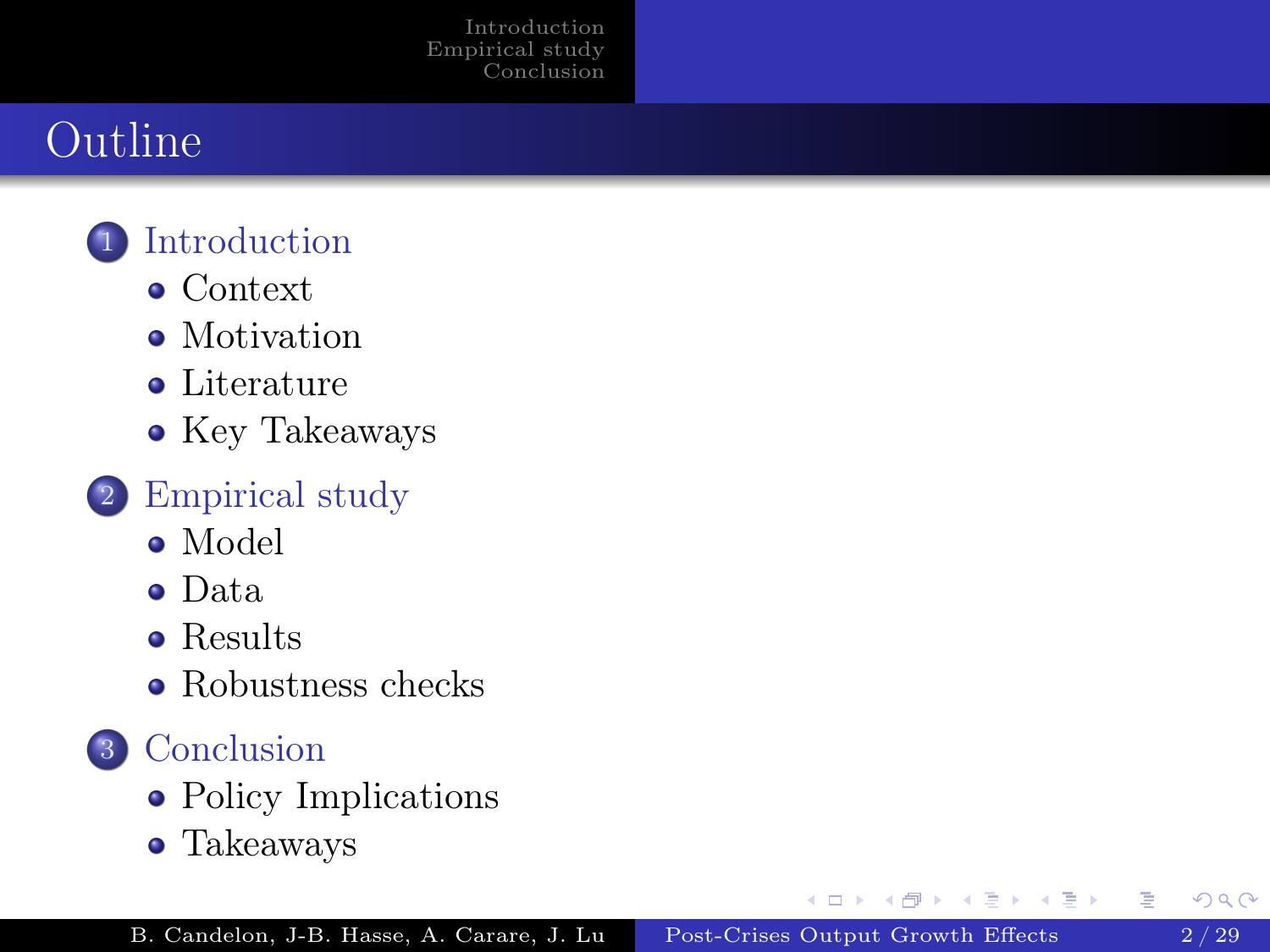[Context](#page-2-0)

#### <span id="page-2-0"></span>Introduction Context

- Ten years after the Global Financial Crisis (GFC), the level of output appears to have permanently been affected by the crisis.
- Blanchard (2018):

#### Advanced Economies (log) Real GDP and Extrapolated Trend

(index equals 100 in 2000)



2000O1 2002O1 2004O1 2006O1 2008O1 2010O1 2012O1 2014O1 2016O1

Source: Data from the US Bureau of Economic Analysis and the Statistical Office of the European Communities.

Note: The figure shows the log real GDP since 2000 for both the United States and the European Union, normalized to equal 100 in 2000. The log linear trend is estimated over 2000O1 to 2007O4, and extrapolated up to 2017Q1.

 $\rightarrow$   $\equiv$ 

Э×.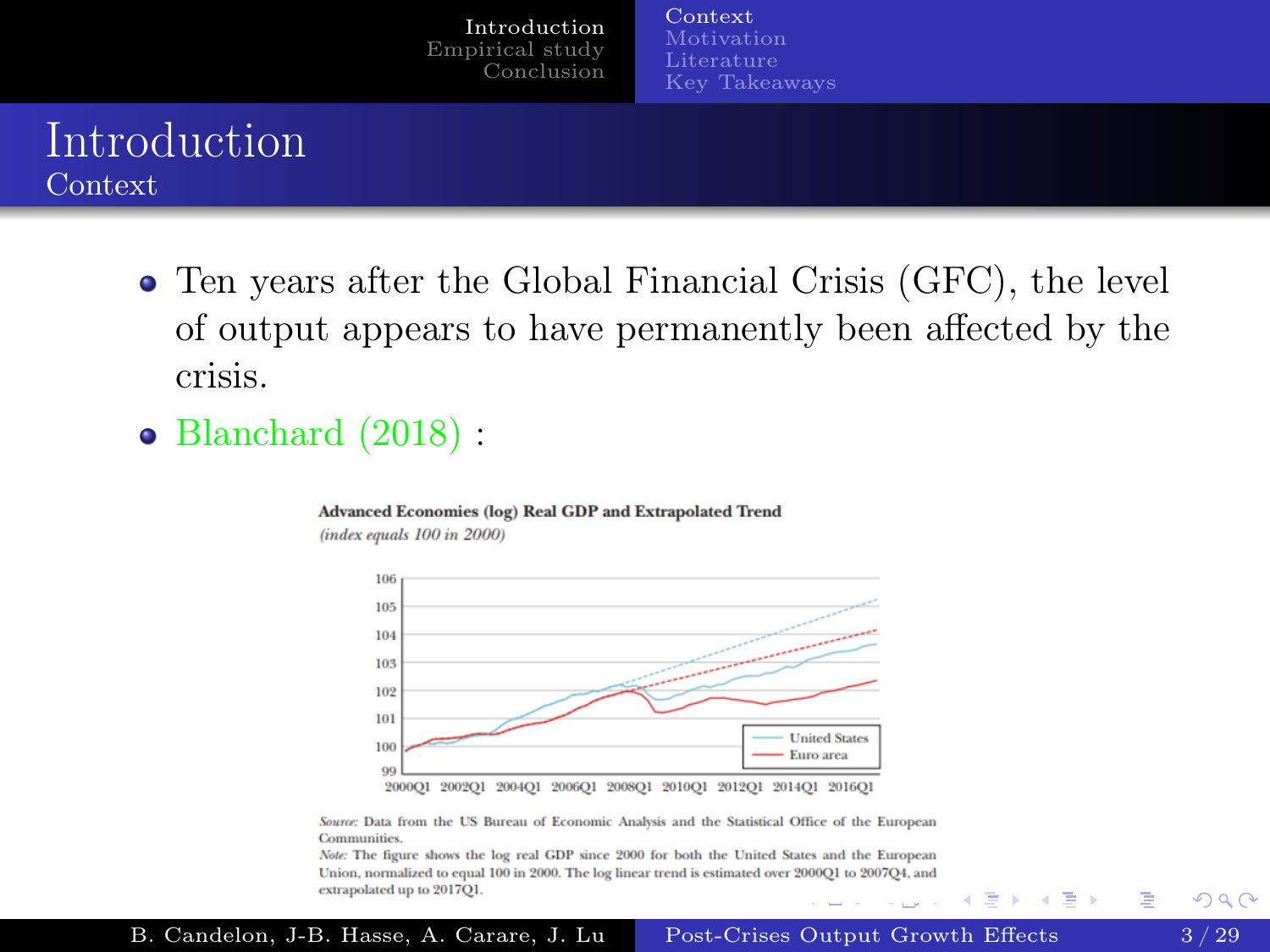[Context](#page-2-0) [Motivation](#page-5-0) [Key Takeaways](#page-8-0)

# Introduction Context

- In the recent literature, this persistent output slump is related to inflation below target, and a chronically binding zero low bond.
- One general concept, several terms :
	- "hysteresis" : Summers (2014), Coeuré (2017) and Blanchard (2018);
	- $\bullet$  "secular stagnation" : Eggertsson et al. (2016);
	- "new normal" : Candelon et al. (2016), Christensen and Rudebusch (2017) and Eggertsson et al. (2019).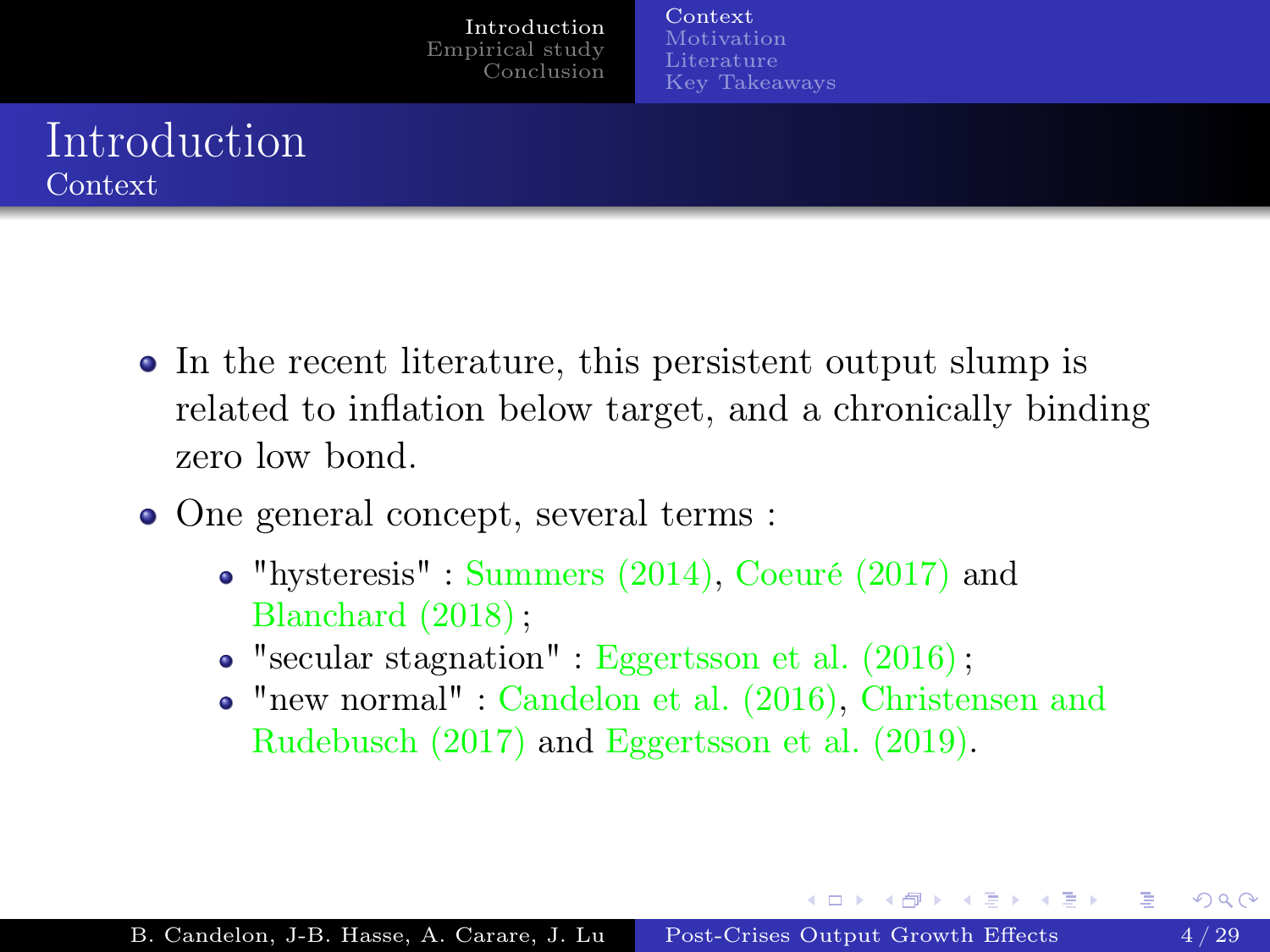[Context](#page-2-0) [Motivation](#page-5-0) [Key Takeaways](#page-8-0)

# Introduction Context

- In this paper, we focus on the impact of banking, currency and stock markets crisis on output growth ;
- We define "new normal" as the expected lower output growth after a crisis, mostly in advanced economies, where consumers need to deleverage extensively over a long period of time.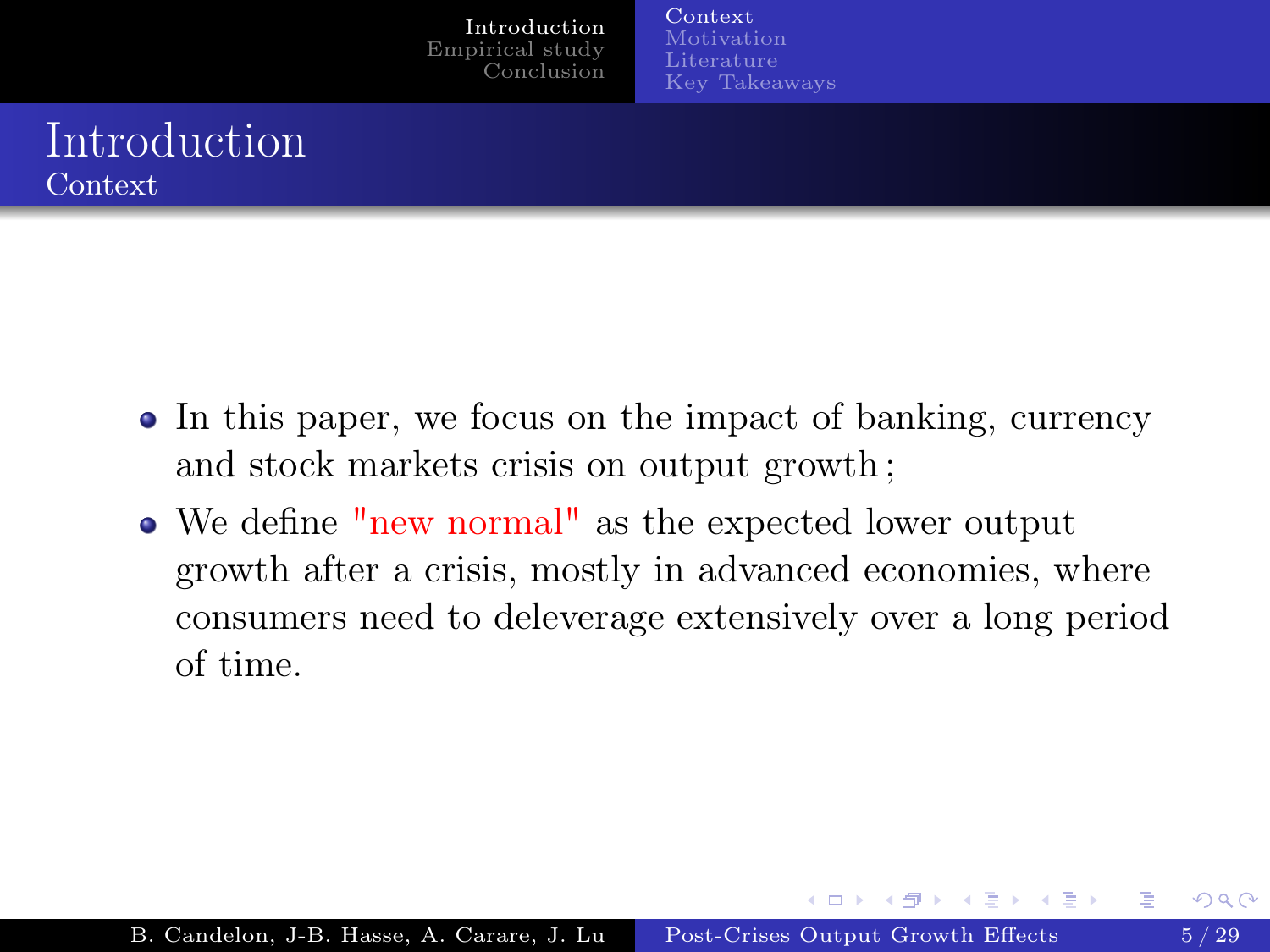[Motivation](#page-5-0) [Key Takeaways](#page-8-0)

### <span id="page-5-0"></span>Introduction Motivation

- Cerra and Saxena (2008) report that output losses following financial crises and some political crises are highly persistent, definitively longer than a cycle. They document the presence of new growth regimes after crises ;
- Candelon et al. (2016) reproduce this study including the 2008 crisis. They also enhance the empirical framework by allowing individual countries' growth rates to be affected by common factors as well. A common growth factor emerges from their results, labeled as globalization.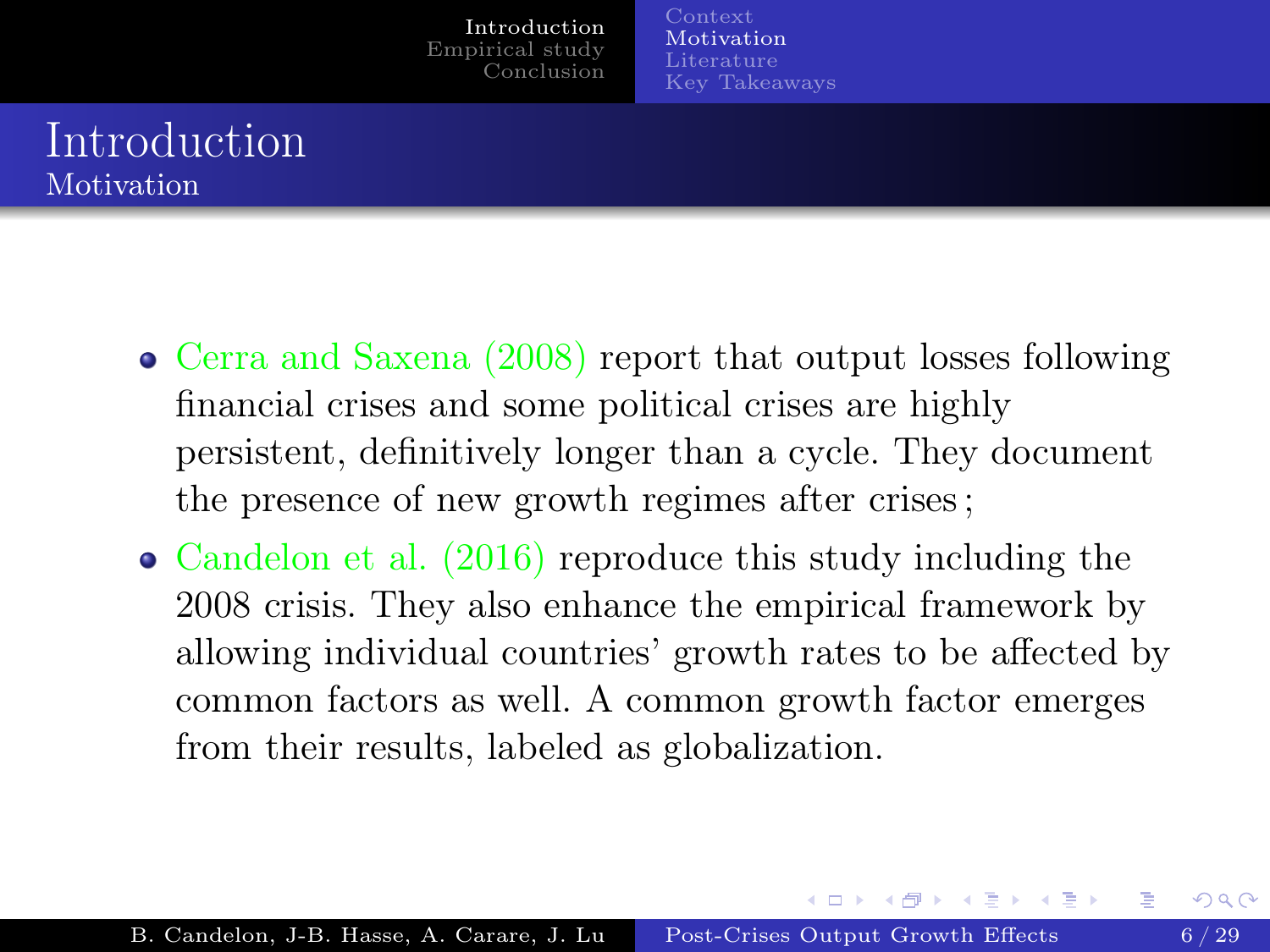[Motivation](#page-5-0) [Key Takeaways](#page-8-0)

#### Introduction Motivation

- This factor "globalization" is an ex-post characterization of a statistical extract obtained from the common movements in the short-term output growth rate series.
- In this paper, we investigate the persistent impact of financial crises on economic growth in different regimes of globalization.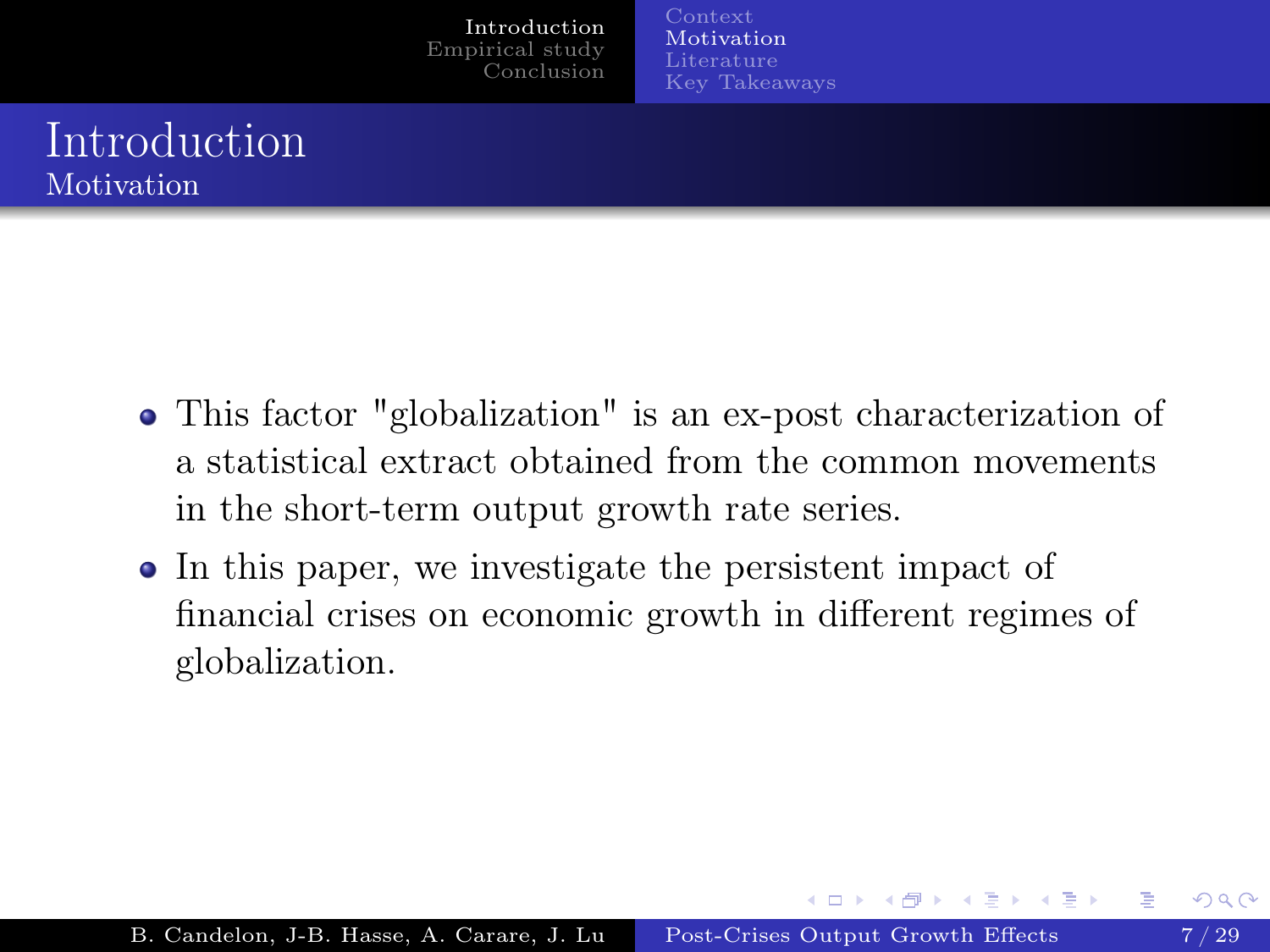**[Motivation](#page-5-0)** [Literature](#page-7-0) [Key Takeaways](#page-8-0)

## <span id="page-7-0"></span>Introduction Literature

Theoretical literature (Grossman and Helpman, 2015) :

- Trade openness and integration foster economic growth by increasing the market size of a country's production and introducing competition among firms ;
- Financial openness and integration boost growth by enabling a more efficient allocation of capital, by facilitating the transfer of technology and know-how, and by increasing opportunities for higher returns and for risk diversification.
- Empirical literature (Shin, 2017) :
	- Trade openness contributes positively to growth. Financial openness and integration help boost trade, which, in turn, increase production ;
	- Financial globalization also makes the economy more vulnerable to crises and could impact growth negatively.

K ロ ▶ (K倒 ▶ (K) 全 ▶ (K) 差 ▶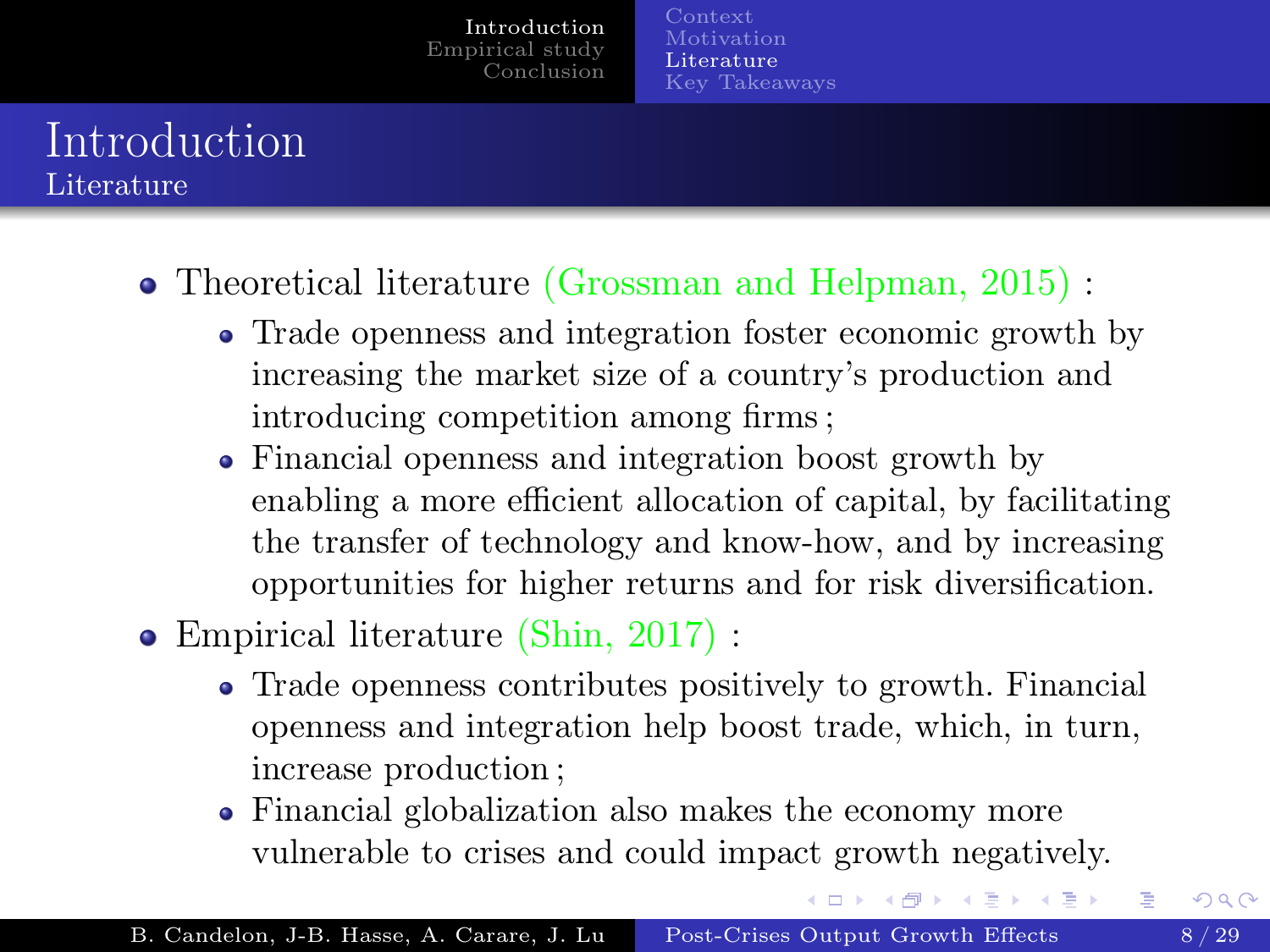[Motivation](#page-5-0) [Key Takeaways](#page-8-0)

# <span id="page-8-0"></span>Introduction Key Takeaways

- Relying on a nonlinear dynamic panel representation, this paper explains why the effects of globalization on growth weave into a tale of two opposite narratives ;
- On average, a country experiences higher growth, the more open and integrated it is into the world ;
- However, countries can also experience persistently lower medium-term output growth after a financial crisis, once globalization reaches a certain threshold.

**K ロ ト K 何 ト K ヨ ト K ヨ ト**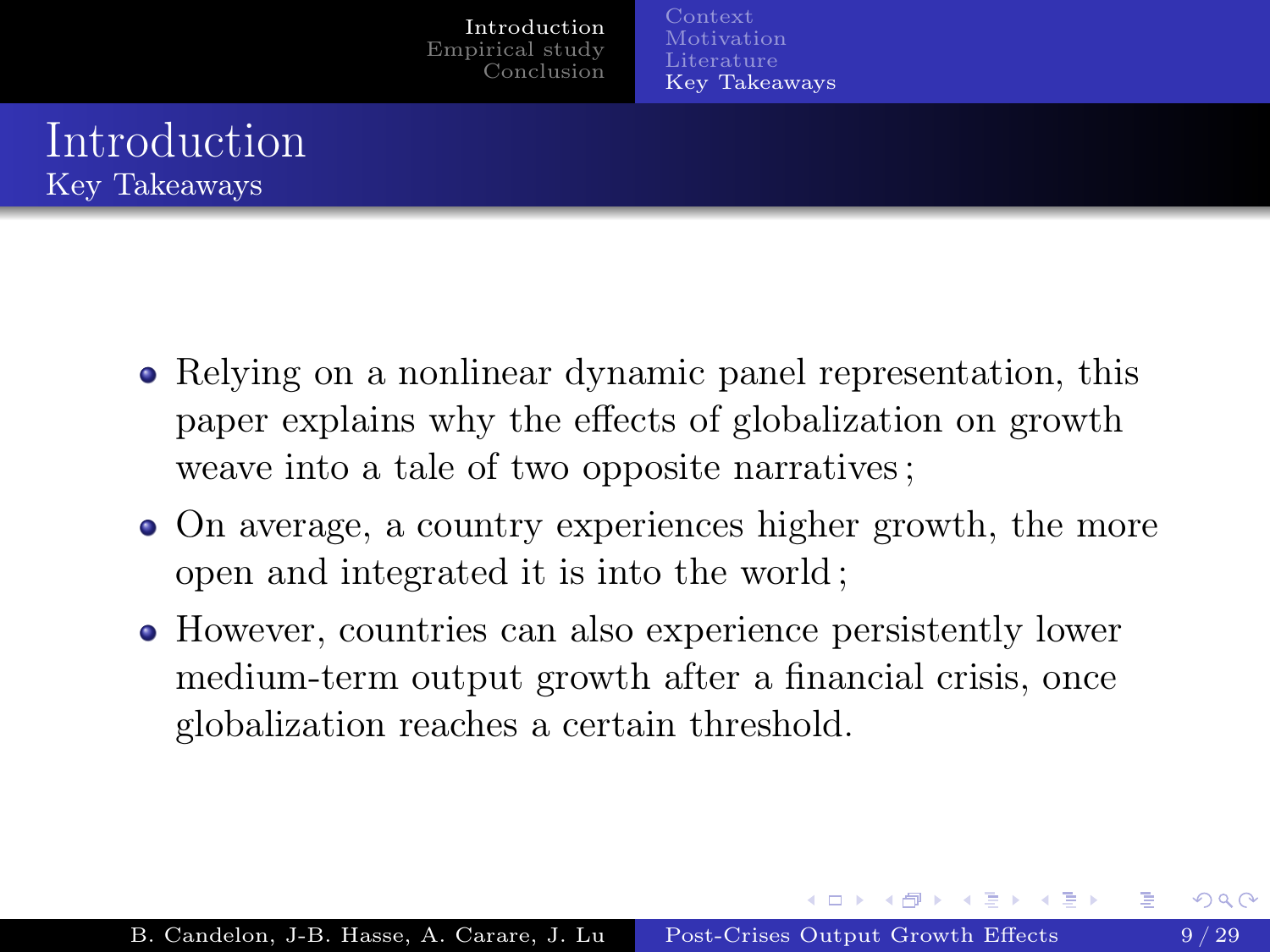[Model](#page-9-0) [Robustness checks](#page-23-0)

# <span id="page-9-0"></span>Empirical study Model

- Cerra and Saxena (2008) documented the presence of new growth regimes after crises.
- Original model :

$$
g_{i,t} = a + \sum_{j=1}^{p} (\beta_j^{(1)} g_{i,t-j} + \delta_{i,j}^{(1)} D_{i,t-j}) + \eta_i + u_{i,t},
$$
\n(1)

<span id="page-9-1"></span>メロメ メ都 メメ きょくきょ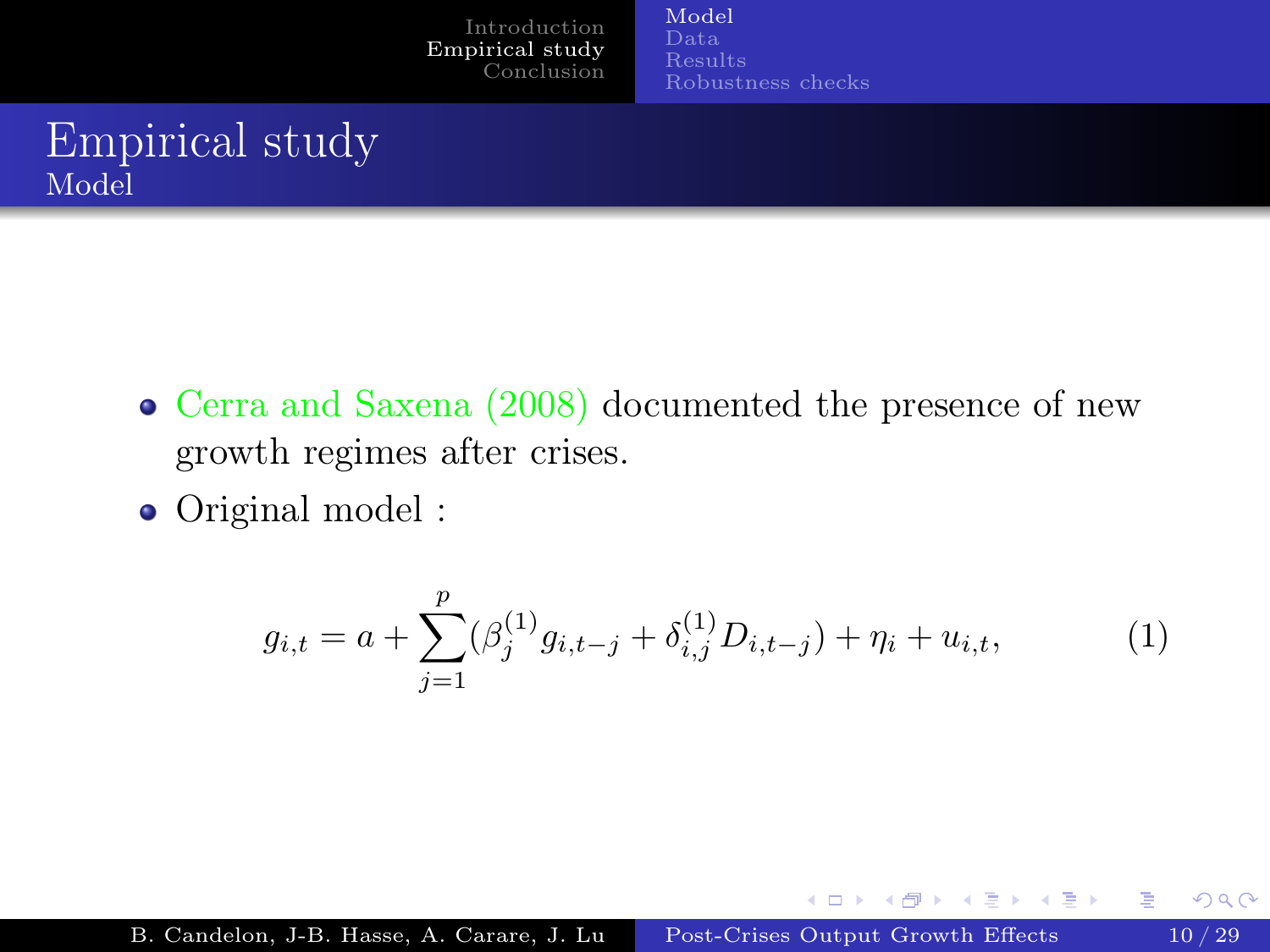[Empirical study](#page-9-0) [Conclusion](#page-25-0)

# Empirical study Model

- To investigate the role of globalization in transitioning to a new growth regime, this paper builds a threshold panel VAR, where an endogenous transition variable determines the unobserved prevalent regime.
- Model  $(1)$  $(1)$  $(1)$  is rewritten as follows :

$$
g_{i,t} = \mathbb{1}_{(q_{i,t-1} \le \gamma)} [a_1 + \sum_{j=1}^p \beta_j^{(1)} g_{i,t-j} + \delta_{i,j}^{(1)} D_{i,t-j}] + \mathbb{1}_{(q_{i,t-1} > \gamma)} [a_2 + \sum_{j=1}^p \beta_j^{(2)} g_{i,t-j} + \delta_{i,j}^{(2)} D_{i,t-j}] + \eta_i + u_{i,t},
$$
(2)

<span id="page-10-0"></span>

4 0 8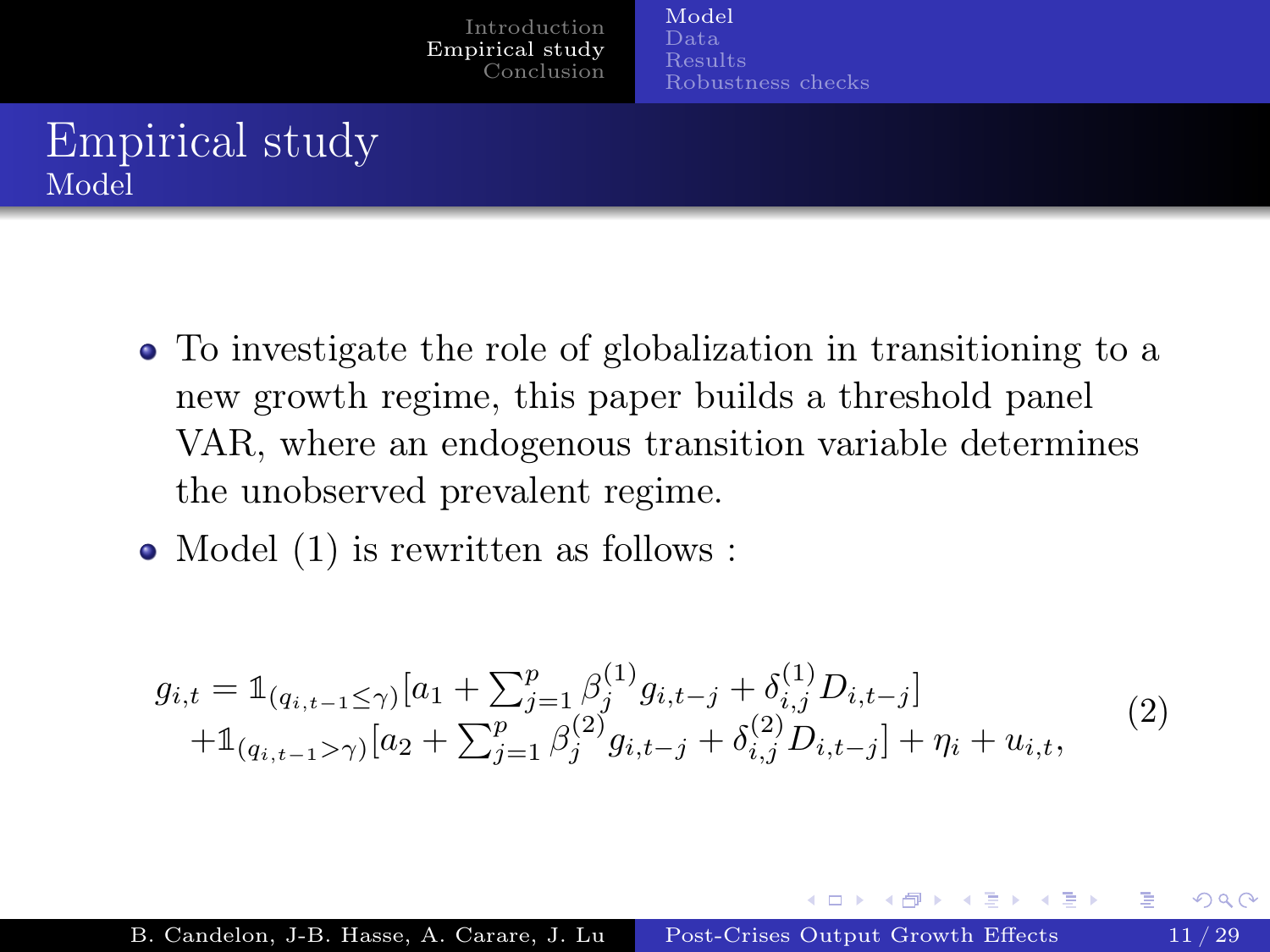[Empirical study](#page-9-0) [Conclusion](#page-25-0)

# Empirical study Model

- We follow Hansen (2000), and instead of splitting the model (1) into a regime below the estimated threshold and the threshold discussed above, we estimate the model (1) for the whole sample and for one above this threshold.
- Model ([2](#page-10-0)) is rewritten as follows :

$$
g_{i,t} = a + \beta_j g_{i,t-1} + \delta_i D_{i,t-1}
$$
  
+1 $(q_{i,t-1} > \gamma) [a_2 + \beta^{(2)} g_{i,t-1} + \delta_i^{(2)} D_{i,t-1}] + \eta_i + u_{i,t}.$  (3)

K ロト K 御 ト K 君 ト K 君 K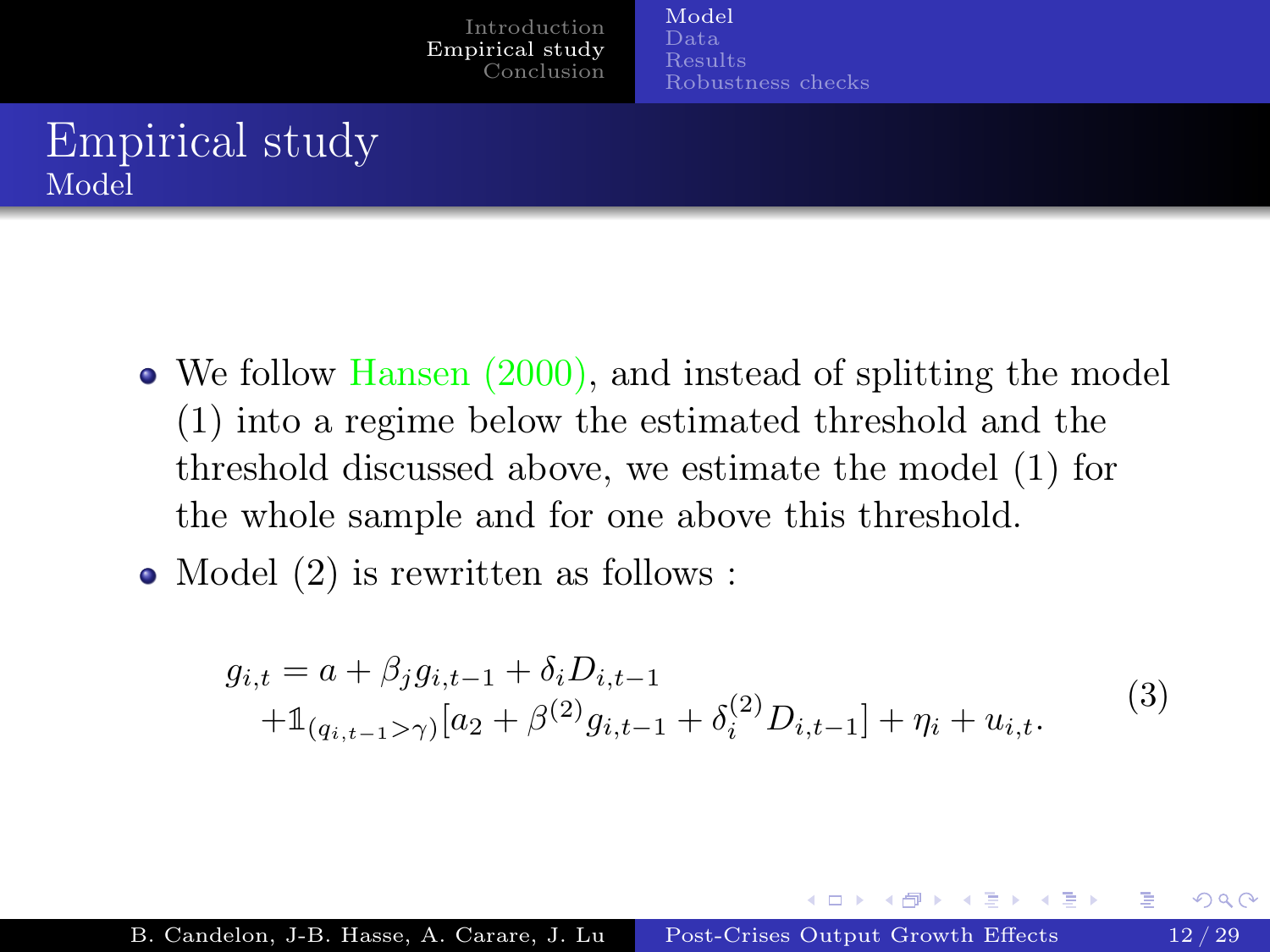[Empirical study](#page-9-0) [Conclusion](#page-25-0) [Model](#page-9-0) [Data](#page-13-0)

<span id="page-12-0"></span>Dynamic Panel Threshold Model :

- Estimation
	- The globalization threshold is endogenously and recursively estimated in a dynamic panel using a GLM ;
	- The estimated threshold maximizes the log-likelihood of the model (Hansen, 1996 ; Seo and Shin, 2016);
	- Trimming value : 15 percent (Andrews, 1993-1998).
- Robustness checks
	- Confidence bounds are determined via block bootstrap;
	- Likelihood Ratio Test for Linearity determined via block bootstrap (Hansen, 1996);
	- GMM is used instead of GLM.

イロト イ押ト イヨト イヨト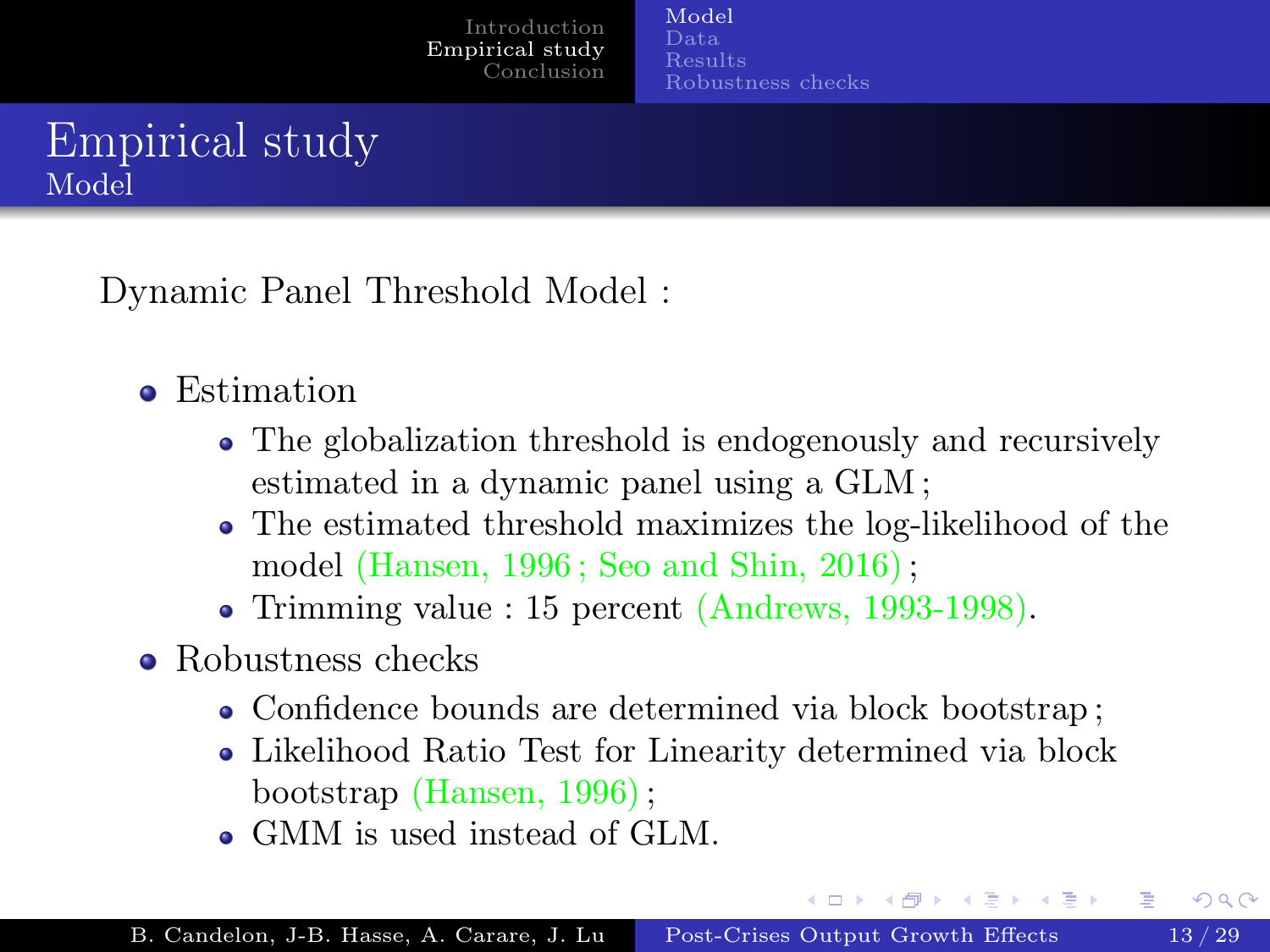[Empirical study](#page-9-0) [Conclusion](#page-25-0) [Model](#page-9-0) [Data](#page-13-0)

<span id="page-13-0"></span>

KOF Globalization Index :

- Initially developed by Dreher  $(2006)$  and updated by Dreher et al. (2008);
- The closest measure consistent with the broader definition of globalization (Ashenfelter et al., 2017);
- The most inclusive measure of globalization, as it incorporates with specific data on economic, social and political globalization (Potrafke, 2015).

**K ロ ト K 何 ト K ヨ ト K ヨ ト**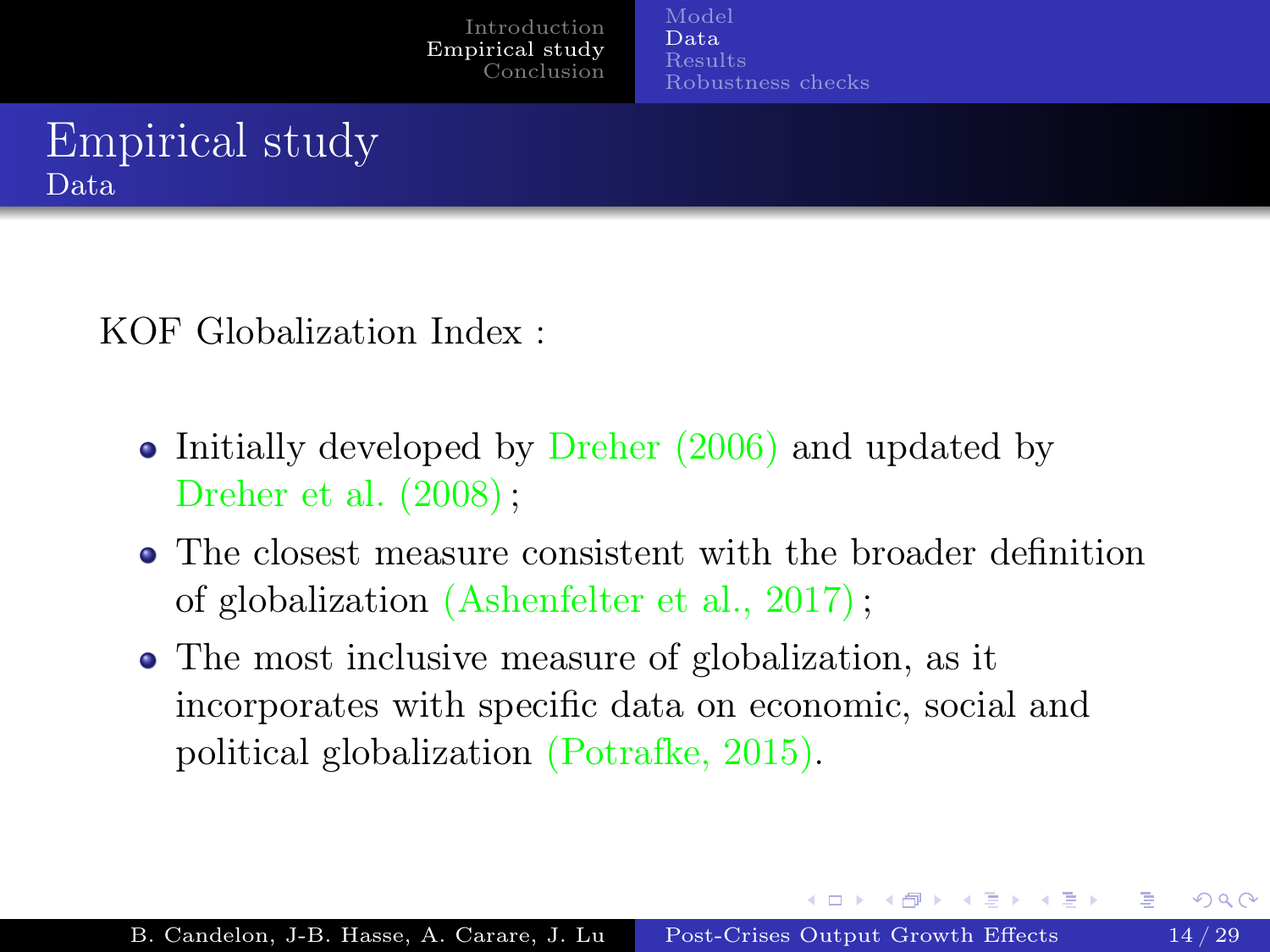[Empirical study](#page-9-0) [Conclusion](#page-25-0) [Model](#page-9-0) [Data](#page-13-0)



KOF Globalization Index :

- A composite index built from 4 sub-indices available for 192 countries from 1970 to 2014 ;
- In 2018, the KOF index was updated until 2016 and decomposed into a "de facto" part and a "de jure" part (see Gygli et al., 2019).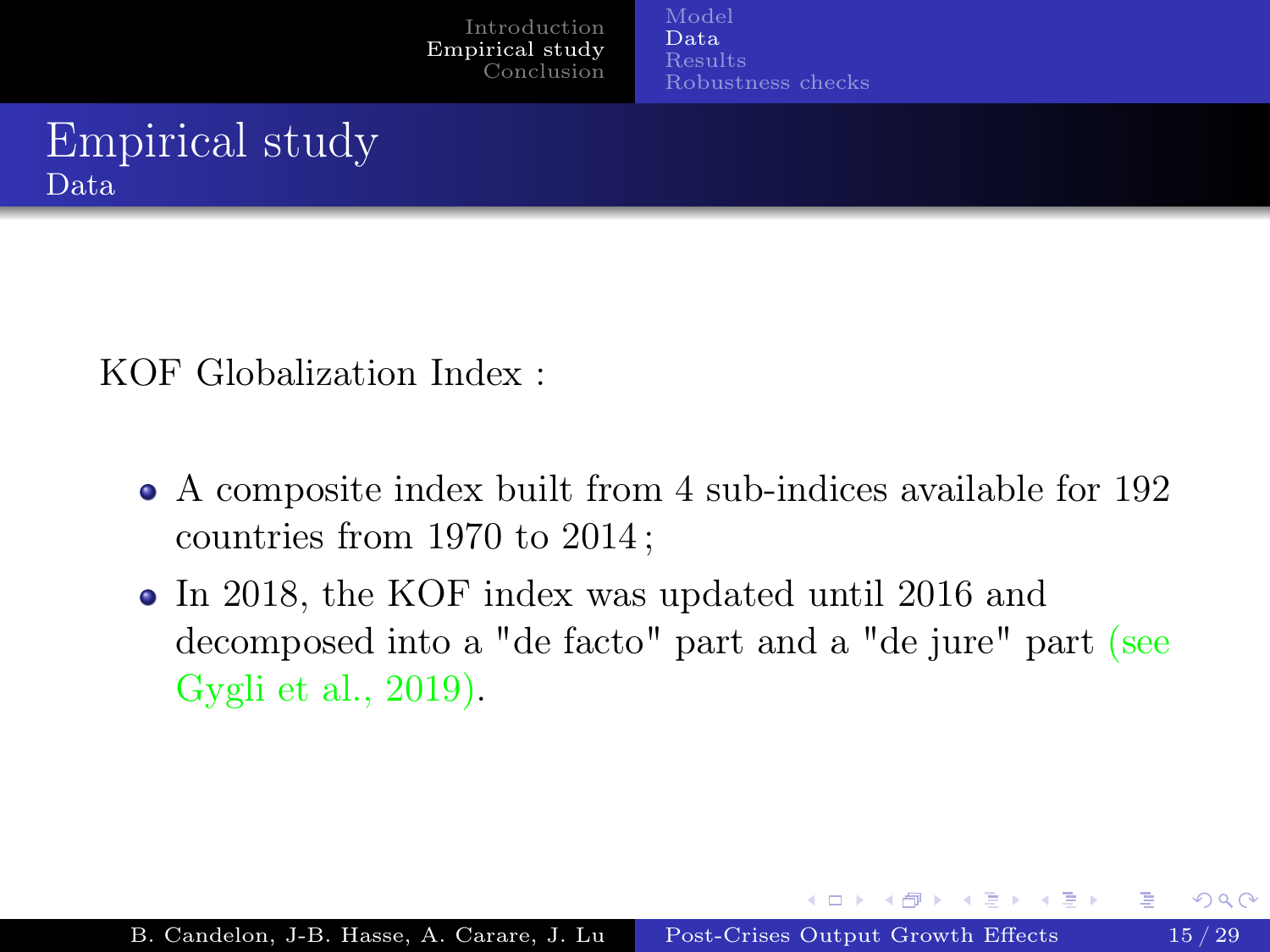[Empirical study](#page-9-0) [Conclusion](#page-25-0) [Model](#page-9-0) [Data](#page-13-0)

# Empirical study Data

- A new database on financial crises is built from three different sources :
	- Reinhart-Rogoff (2010), 1800-2010, 70 countries;
	- Harvard BS  $(2016)$ , 1800-2016, 70 countries;
	- Laeven-Valencia  $(2018)$ , 1970-2017, 165 countries.
- After merging these different sources, we obtain :
	- CCHL (2018), 1970-2016, 102 countries;
	- But missing values make us end with a final database : 1970-2014, 92 countries.

 $2Q$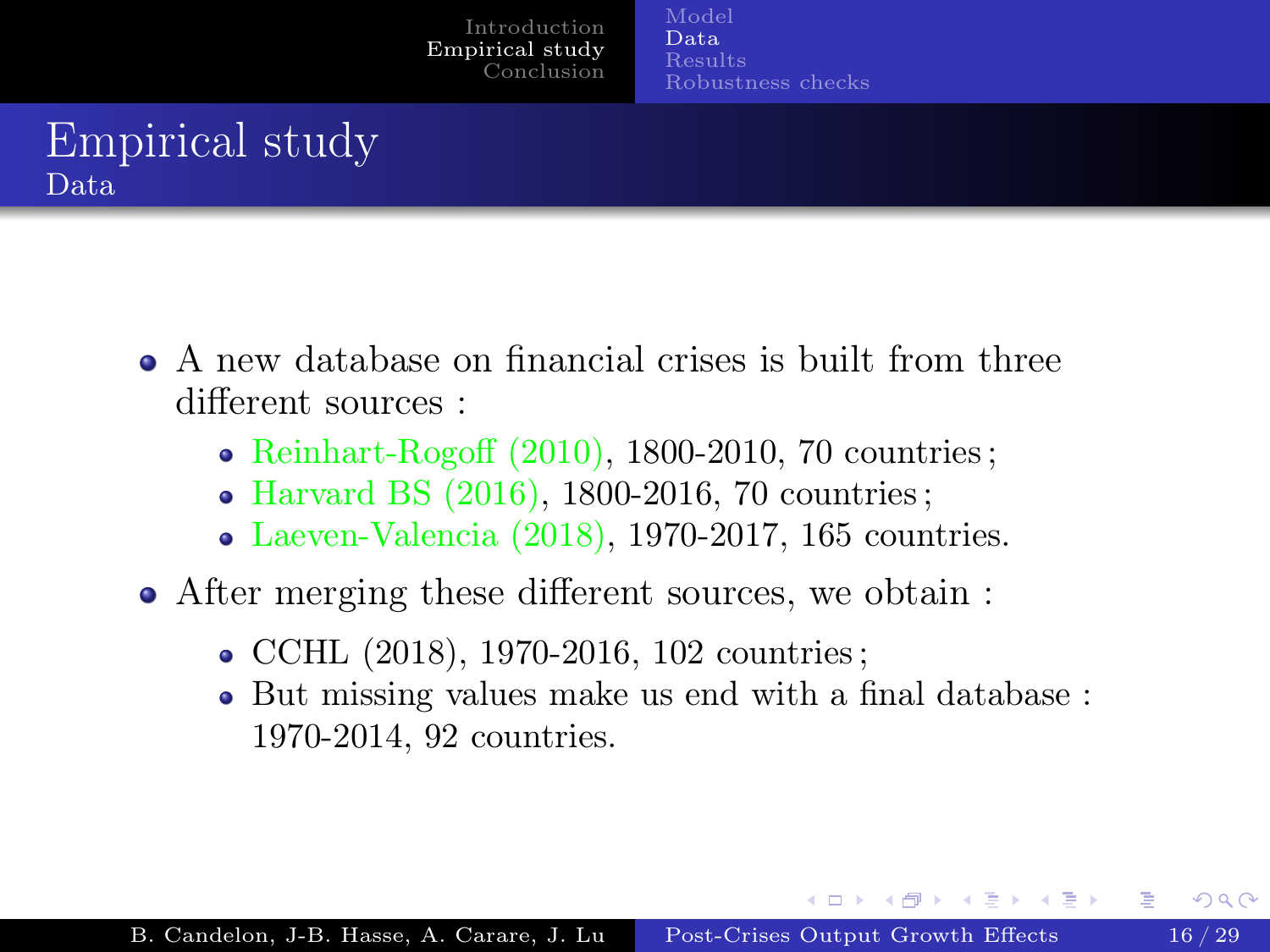#### <span id="page-16-0"></span>Empirical study Data

#### Number of Countries - Crises Databases



Notes : This figure represents the number of countries covered by each data sources. CCHL, RR : Reinhart-Rogoff, H : Harvard Business School, LV : Laeven-Valencia

イロト イ部 トメ ヨト メヨト

重

 $2Q$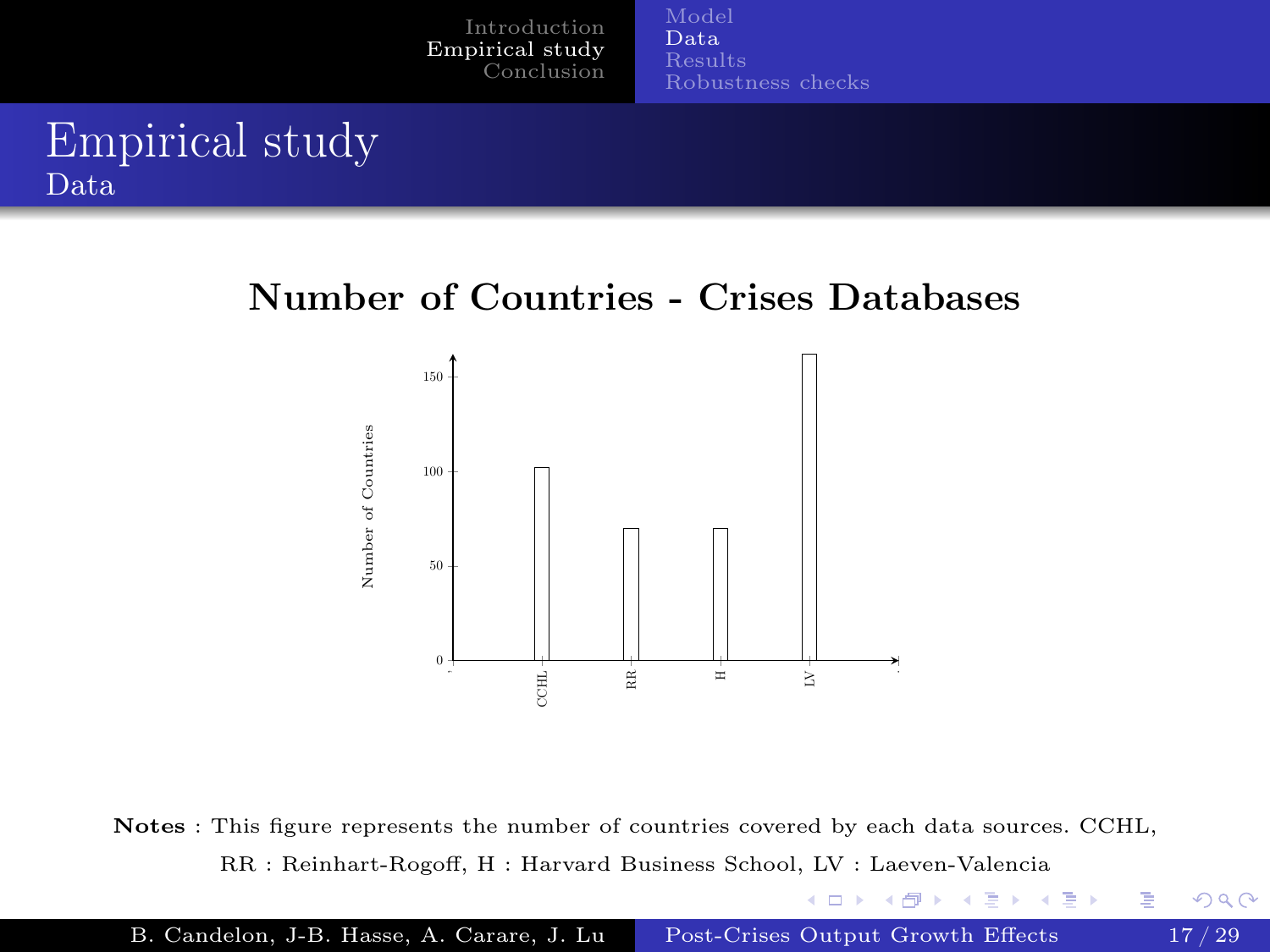[Data](#page-13-0) [Robustness checks](#page-23-0)

# <span id="page-17-0"></span>Empirical study

#### CCHL Crises Database



Notes : This figure represents the sources of the CCHL database. RR : Reinhart-Rogoff (1970-2010), HBS : Harvard Business School (1970-2016), L[V :](#page-16-0) L[ae](#page-18-0)[ve](#page-16-0)[n-V](#page-17-0)[al](#page-18-0)[en](#page-12-0)[c](#page-13-0)[ia](#page-17-0) [\(](#page-18-0)[19](#page-8-0)[7](#page-9-0)[0-](#page-24-0)[2](#page-25-0)[017](#page-0-0)[\)](#page-28-0) イロト イ部 トメ ヨト メヨト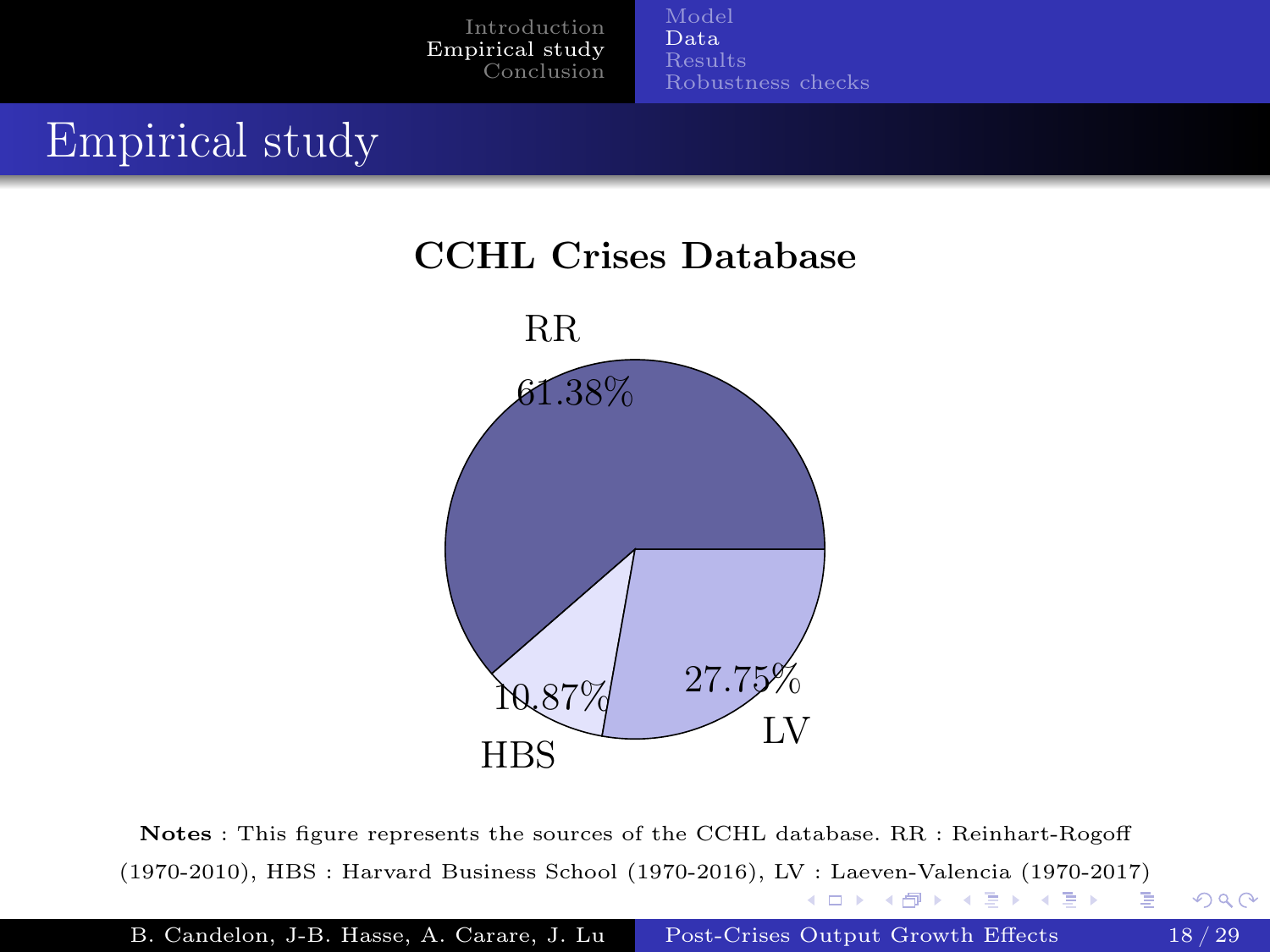#### <span id="page-18-0"></span>Empirical study Results

Table – Growth, Crises and Globalization - Overall KOF Globalization Index as a Transition Variable

|                     |          | Full Sample     |       |
|---------------------|----------|-----------------|-------|
|                     |          | Coeff.          | sê.   |
| Intercept           |          | $2.806***$      | 0.689 |
| $q_{i,t-1}$         |          | $0.226***$      | 0.017 |
| $Banking_{i,t-1}$   |          | $-0.432$        | 0.295 |
| $Currentcy_{i,t-1}$ |          | $-0.630***$     | 0.229 |
| $Stock_{i,t-1}$     |          | $-1.900***$     | 0.330 |
|                     |          | Sample          |       |
|                     | $\gamma$ | $>64$ [57 : 95] |       |
| Intercept           |          | 0.480           | 0.335 |
| $g_{i,t-1}$         |          | $-0.162***$     | 0.039 |
| $Banking_{i,t-1}$   |          | $-1.303***$     | 0.509 |
| $Currentcy_{i,t-1}$ |          | 0.443           | 0.571 |
| $Stock_{i,t-1}$     |          | $-1.676***$     | 0.531 |

Linearity test p-value <sup>&</sup>lt; 1%

重

メロメ メ都 レメ ヨメ メヨメ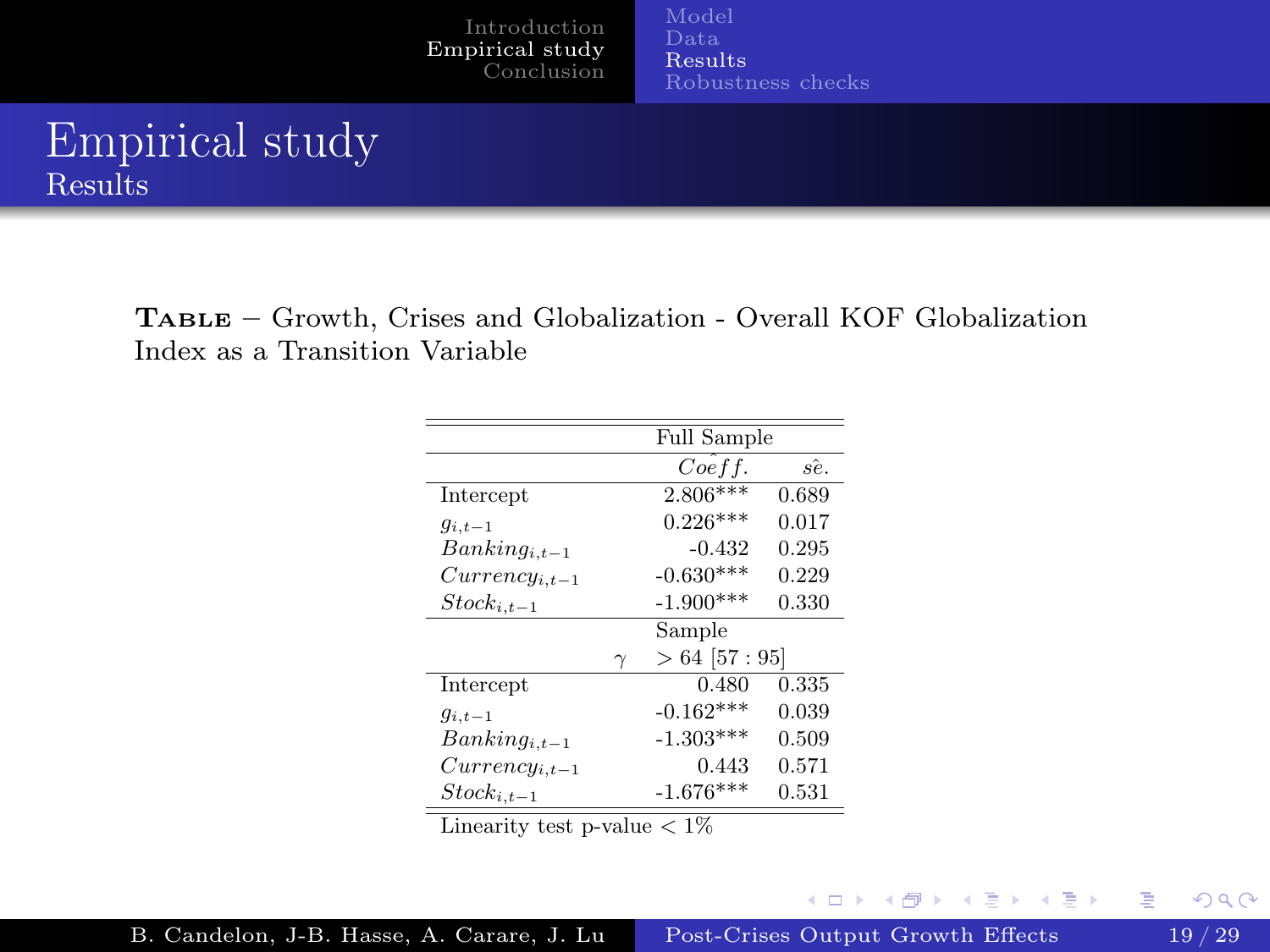## Empirical study Results

TABLE – Growth, Crises and Globalization - KOF Globalization subindices as Transition Variables

|                     | <b>KOF Economics</b> |       | KOF Actual Flows    |       | <b>KOF</b> Social   |       | <b>KOF</b> Political    |       |
|---------------------|----------------------|-------|---------------------|-------|---------------------|-------|-------------------------|-------|
|                     | Coeff.               | sê.   | Coeff.              | sê.   | Coeff.              | sê.   | Coeff.                  | sê.   |
| Full Sample         |                      |       |                     |       |                     |       |                         |       |
| Intercept           | $2.725***$           | 0.682 | $2.747***$          | 0.685 | $2.804***$          | 0.689 | $2.602***$              | 0.700 |
| $g_{i,t-1}$         | $0.239***$           | 0.016 | $0.234***$          | 0.016 | $0.228***$          | 0.017 | $0.262***$              | 0.020 |
| $Banking_{i,t-1}$   | $-0.526**$           | 0.265 | $-0.599**$          | 0.257 | $-0.444$            | 0.283 | $-0.518$                | 0.582 |
| $Currentcy_{i,t-1}$ | $-0.478**$           | 0.218 | $-0.482**$          | 0.217 | $-0.605***$         | 0.223 | $-0.912**$              | 0.356 |
| $Stock_{i,t-1}$     | $-2.132***$          | 0.292 | $-2.155***$         | 0.283 | $-2.166***$         | 0.307 | $-1.236$                | 0.824 |
| Sample              | $\gamma > 73$ [54 –  | 76]   | $\gamma > 76$ [60 - | 77)   | $\gamma > 65$ [49 – | 69    | $\gamma > 56$ [43 - 56] |       |
| Intercept           | $1.992***$           | 0.345 | $1.717***$          | 0.351 | 0.391               | 0.337 | $0.950***$              | 0.269 |
| $g_{i,t-1}$         | $-0.551***$          | 0.056 | $-0.404***$         | 0.051 | $-0.174***$         | 0.039 | $-0.153***$             | 0.031 |
| $Banking_{i,t-1}$   | $-2.474***$          | 0.589 | $-2.008***$         | 0.671 | $-1.417***$         | 0.531 | $-0.579$                | 0.638 |
| $Currentcy_{i,t-1}$ | $-0.266$             | 0.692 | $-0.167$            | 0.721 | 0.713               | 0.650 | 0.502                   | 0.434 |
| $Stock_{i,t-1}$     | $-1.917***$          | 0.604 | $-2.170***$         | 0.677 | $-1.393**$          | 0.570 | $-1.443*$               | 0.861 |
| L. test $P-value$   | $< 1\%$              |       | $< 1\%$             |       | $< 1\%$             |       | $< 1\%$                 |       |

メロメ メ都 レメ ヨメ メヨメ

活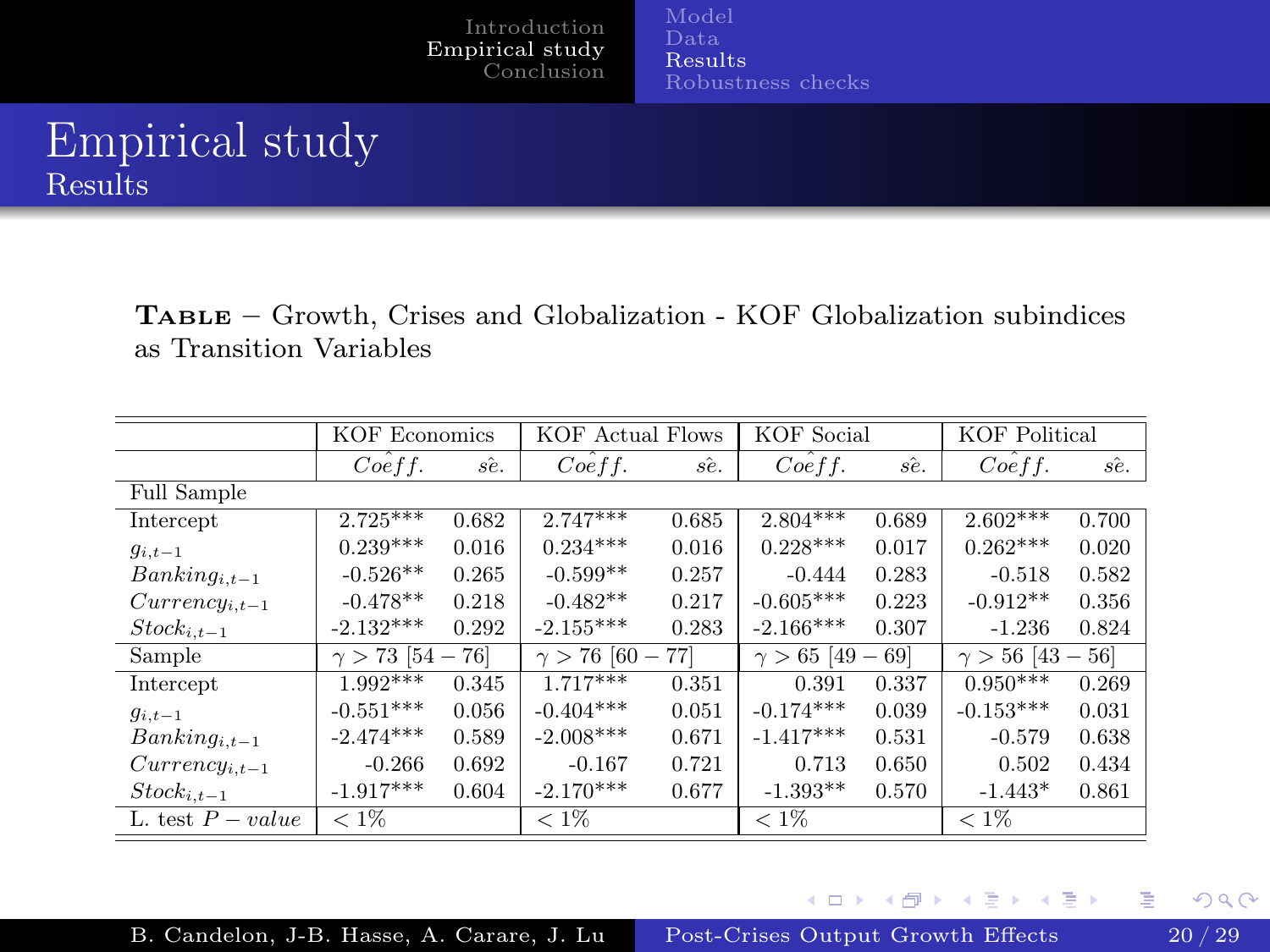## Empirical study Results

Table – Growth, Crises and Globalization - KOF Globalization Indices "de facto" and "de jure" as Transition Variables

|                     | <b>Full Sample</b> |       |                  |       |  |  |  |
|---------------------|--------------------|-------|------------------|-------|--|--|--|
|                     | de facto           |       | de jure          |       |  |  |  |
|                     | Coeff.             | sê.   | Coeff.           | sê.   |  |  |  |
| Intercept           | $2.730***$         | 0.688 | $2.453***$       | 0.715 |  |  |  |
| $g_{i,t-1}$         | $0.244***$         | 0.017 | $0.086***$       | 0.026 |  |  |  |
| $Banking_{i,t-1}$   | $-0.509*$          | 0.289 | 0.125            | 0.707 |  |  |  |
| $Currency_{i,t-1}$  | $-0.528**$         | 0.229 | $-1.087**$       | 0.451 |  |  |  |
| $Stock_{i,t-1}$     | $-2.072***$        | 0.328 | 1.376            | 1.198 |  |  |  |
|                     |                    |       | Sample           |       |  |  |  |
|                     | $>64$ [52 : 67]    |       | $>$ 39 [38 : 40] |       |  |  |  |
| Intercept           | $0.707**$          | 0.349 | 0.270            | 0.306 |  |  |  |
| $q_{i,t-1}$         | $-0.253***$        | 0.038 | $0.168***$       | 0.032 |  |  |  |
| $Banking_{i,t-1}$   | $-1.302**$         | 0.515 | $-0.953$         | 0.750 |  |  |  |
| $Currentcy_{i,t-1}$ | 0.053              | 0.561 | 0.812            | 0.505 |  |  |  |
| $Stock_{i,t-1}$     | $-1.327**$         | 0.521 | $-4.082***$      | 1.220 |  |  |  |
| L. test $P-value$   | $< 1\%$            |       | $< 1\%$          |       |  |  |  |

 $2Q$ 

活

メロト メタト メミト メミト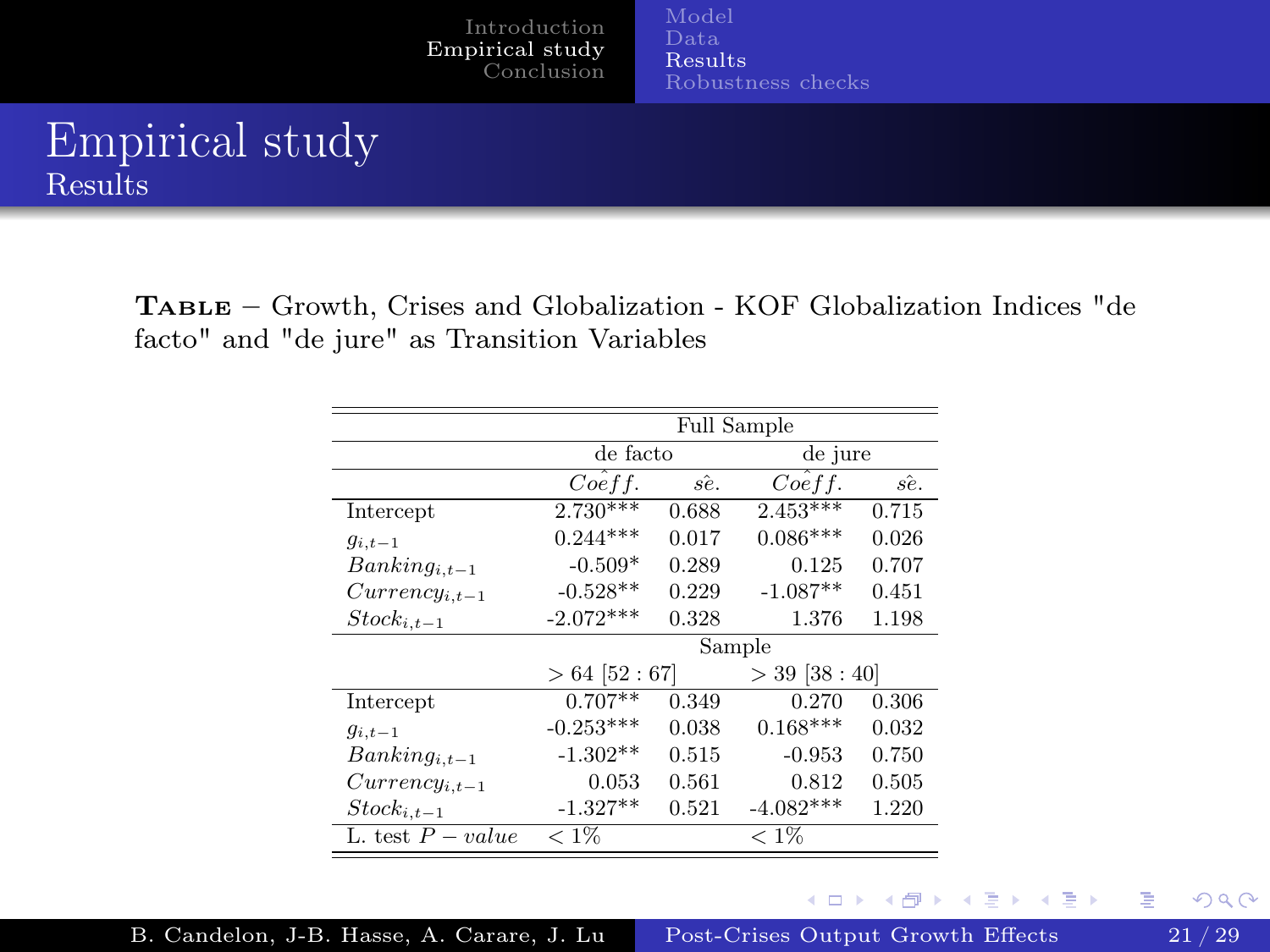## Empirical study Results

Table – Growth, Crises and Globalization - High-income Countries

|                     | <b>KOF</b> Overall |       |               | <b>KOF Economics</b><br><b>KOF Actual Flows</b> |                       | <b>KOF</b> Social |               | <b>KOF</b> Political |               |       |
|---------------------|--------------------|-------|---------------|-------------------------------------------------|-----------------------|-------------------|---------------|----------------------|---------------|-------|
|                     | Coeff.             | sê.   | Coeff.        | sê.                                             | Coeff.                | sê.               | Coeff.        | sê.                  | Coeff.        | sê.   |
| Full Sample         |                    |       |               |                                                 |                       |                   |               |                      |               |       |
| Intercept           | $2.410***$         | 0.738 | $2.322***$    | 0.651                                           | $2.\overline{345***}$ | 0.643             | $2.309***$    | 0.699                | 1.570*        | 0.857 |
| $g_{i,t-1}$         | $0.375***$         | 0.038 | $0.368***$    | 0.027                                           | $0.364***$            | 0.027             | $0.392***$    | 0.039                | $0.413***$    | 0.034 |
| $Banking_{i,t-1}$   | 0.184              | 0.642 | $-0.233$      | 0.418                                           | $-0.400$              | 0.365             | 0.161         | 0.538                | 2.622         | 1.72  |
| $Currentcy_{i,t-1}$ | $-0.271$           | 0.483 | $-0.128$      | 0.391                                           | $-0.050$              | 0.363             | $-0.239$      | 0.428                | 0.935         | 0.972 |
| $Stock_{i,t-1}$     | $-2.025***$        | 0.539 | $-2.015***$   | 0.396                                           | $-2.122***$           | 0.361             | $-2.349***$   | 0.454                | $-2.610*$     | 1.425 |
| Sample              | $\gamma > 64$      |       | $\gamma > 39$ |                                                 | $\gamma > 73$         |                   | $\gamma > 65$ |                      | $\gamma > 76$ |       |
| Intercept           | $1.156***$         | 0.395 | $2.534***$    | 0.334                                           | $2.668***$            | 0.359             | $1.091***$    | 0.354                | $2.735***$    | 0.609 |
| $g_{i,t-1}$         | $-0.315***$        | 0.050 | $-0.737***$   | 0.056                                           | $-0.736***$           | $-0.057$          | $-0.332***$   | 0.050                | $-0.438***$   | 0.048 |
| $Banking_{i,t-1}$   | $-1.883**$         | 0.750 | $-2.913***$   | 0.625                                           | $-2.886***$           | 0.692             | $-2.022***$   | 0.676                | $-4.418**$    | 1.750 |
| $Currentcy_{i,t-1}$ | $-0.002$           | 0.689 | $-0.578$      | 0.692                                           | $-1.333*$             | 0.794             | 0.269         | 0.701                | $-1.624$      | 1.024 |
| $Stock_{i,t-1}$     | $-1.226*$          | 0.667 | $-2.073***$   | 0.613                                           | $-2.237***$           | 0.671             | $-0.967$      | 0.633                | $-0.195$      | 1.457 |
| L. test $P-value$   | $< 1\%$            |       | $< 1\%$       |                                                 | $< 1\%$               |                   | $< 1\%$       |                      | $< 1\%$       |       |

 $2Q$ 

重

メロメ メ都 レメ ヨメ メヨメ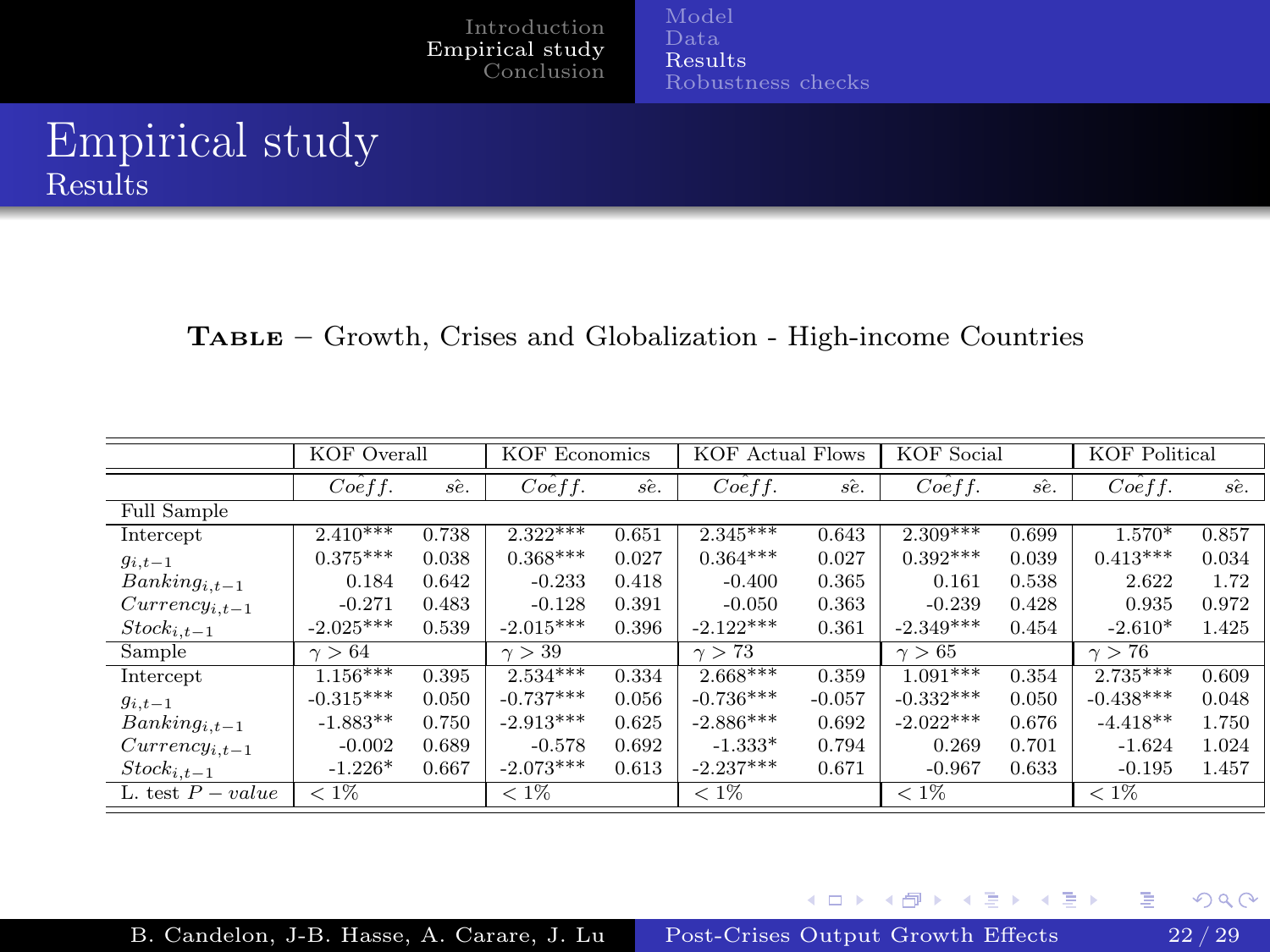#### Empirical study Results

Table – Growth, Crises and Globalization - Middle- and Low-income Countries

|                     | <b>KOF</b> Overall |       |               | <b>KOF Economics</b><br><b>KOF Actual Flows</b> |                       | <b>KOF</b> Social |               | <b>KOF Political</b> |                       |       |
|---------------------|--------------------|-------|---------------|-------------------------------------------------|-----------------------|-------------------|---------------|----------------------|-----------------------|-------|
|                     | Coeff.             | sê.   | Coeff.        | sê.                                             | Coeff.                | sê.               | Coeff.        | sê.                  | Coeff.                | sê.   |
| Full Sample         |                    |       |               |                                                 |                       |                   |               |                      |                       |       |
| Intercept           | 0.983              | 0.834 | $1.799**$     | 0.822                                           | $2.\overline{122***}$ | 0.824             | $2.632***$    | 0.762                | 0.669                 | 0.849 |
| $g_{i,t-1}$         | $0.166***$         | 0.039 | $0.083*$      | 0.044                                           | $0.176**$             | 0.040             | $0.075***$    | 0.032                | $0.303***$            | 0.044 |
| $Banking_{i,t-1}$   | $-0.251$           | 1.067 | $-0.470$      | 1.006                                           | $-0.685$              | 0.899             | $-0.310$      | 1.022                | $-0.123$              | 0.950 |
| $Currentcy_{i,t-1}$ | 0.394              | 0.650 | $1.876***$    | 0.714                                           | 0.595                 | 0.606             | $-0.972*$     | 0.527                | $-0.195$              | 0.634 |
| $Stock_{i,t-1}$     | 5.346              | 3.412 | 2.158         | 1.994                                           | 0.436                 | 1.250             | 0.174         | 1.440                | 2.474                 | 1.757 |
| Sample              | $\gamma > 27$      |       | $\gamma > 24$ |                                                 | $\gamma > 29$         |                   | $\gamma > 16$ |                      | $\gamma > 39$         |       |
| Intercept           | $1.997***$         | 0.439 | $1.202***$    | 0.418                                           | $0.907**$             | 0.421             | $-0.020$      | 0.351                | $2.\overline{358***}$ | 0.464 |
| $g_{i,t-1}$         | 0.025              | 0.045 | $0.128***$    | 0.049                                           | 0.022                 | 0.046             | $0.188***$    | 0.041                | $-0.143***$           | 0.050 |
| $Banking_{i,t-1}$   | $-0.313$           | 1.126 | $-0.110$      | 1.058                                           | 0.055                 | 0.961             | $-0.191$      | 1.082                | $-0.521$              | 1.008 |
| $Currentcy_{i,t-1}$ | $-1.148$           | 0.710 | $-2.786***$   | 0.759                                           | $-1.469**$            | 0.663             | 0.632         | 0.607                | $-0.448$              | 0.695 |
| $Stock_{i,t-1}$     | $-7.692**$         | 3.429 | $-4.574**$    | 2.024                                           | $-2.982**$            | 1.311             | $-2.583*$     | 1.489                | $-4.971***$           | 1.793 |
| L. test $P-value$   | $< 1\%$            |       | $< 1\%$       |                                                 | $< 1\%$               |                   | $< 1\%$       |                      | $< 1\%$               |       |

メロメ メ都 レメ ヨメ メヨメ

活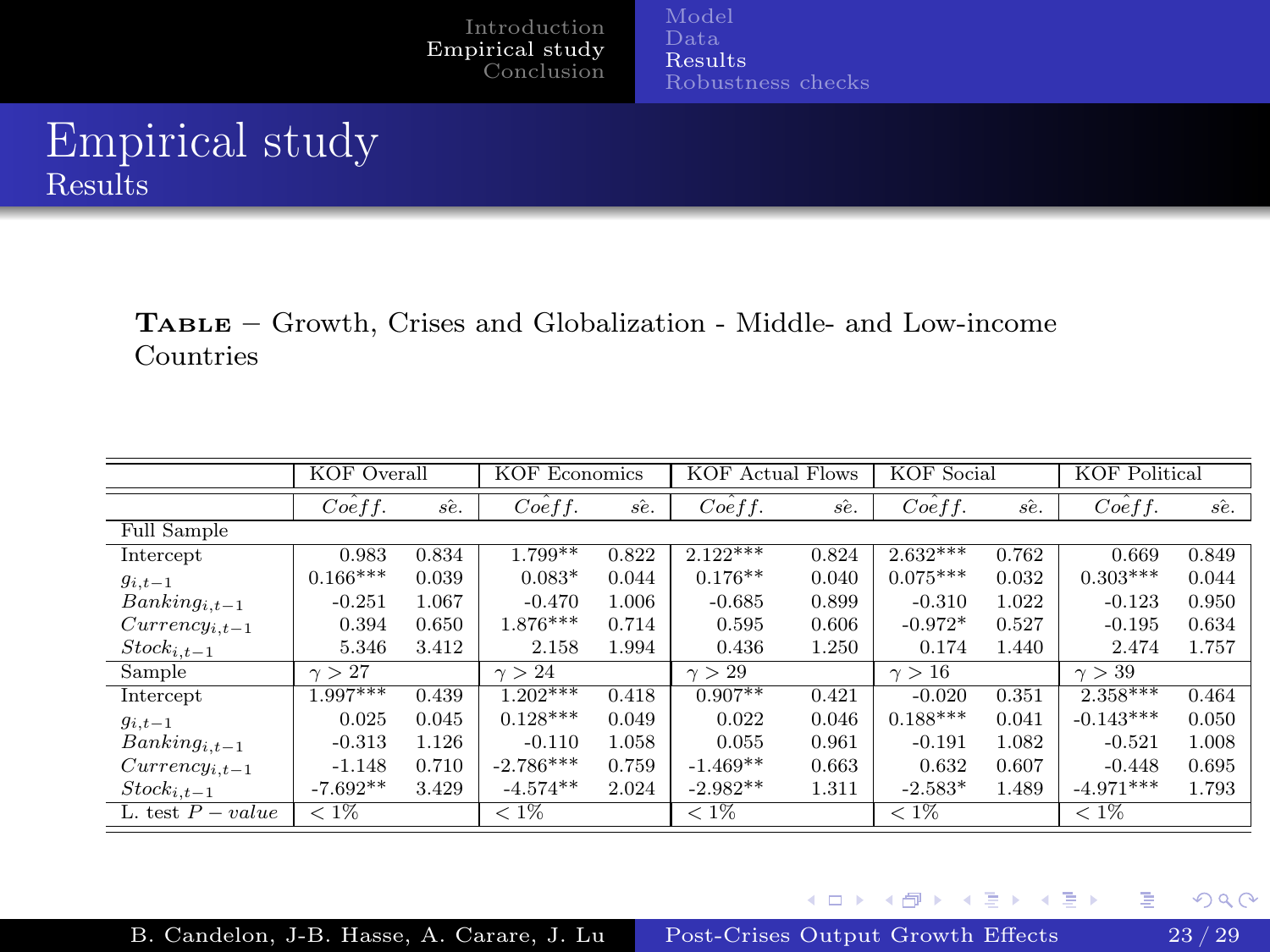#### <span id="page-23-0"></span>Empirical study Robustness checks

Table – Growth, Crises and Globalization - KoF Subcomponents as Transition Variables ; Robustness Check : Contemporaneous Regressors

|                     | KoF Overal    |         |               | KoF Economics |               | KoF Actual Flows |               | KoF Social | KoF Political |         |
|---------------------|---------------|---------|---------------|---------------|---------------|------------------|---------------|------------|---------------|---------|
|                     | Coeff.        | sê.     | Coeff.        | sê.           | Coeff.        | sê.              | Coeff.        | sê.        | Coeff.        | sè.     |
| Full Sample         |               |         |               |               |               |                  |               |            |               |         |
| Intercept           | $2.209***$    | 0.857   | $2.182**$     | 0.858         | $2.211**$     | 0.860            | $1.871***$    | 0.754      | $1.865***$    | 0.923   |
| $g_{i,t-1}$         | $0.402***$    | 0.026   | $0.406***$    | 0.025         | $0.402***$    | 0.026            | $0.491***$    | 0.027      | $0.500***$    | 0.042   |
| $Banking_{i,t}$     | $-0.170$      | 0.241   | $-0.344*$     | 0.205         | $-0.368*$     | 0.199            | $-0.037$      | 0.230      | $-0.220$      | 0.549   |
| $Currentity_{i.t.}$ | $-0.182$      | 0.238   | $-0.081$      | 0.219         | $-0.127$      | 0.220            | 0.056         | 0.228      | $-0.311$      | 0.439   |
| $Stock_{i,t}$       | $-1.967***$   | 0.259   | $-2.187***$   | 0.232         | $-2.127***$   | 0.223            | $-2.121***$   | 0.250      | $-1.003*$     | 0.583   |
|                     | $\gamma > 64$ |         | $\gamma > 78$ |               | $\gamma > 79$ |                  | $\gamma > 51$ |            | $\gamma > 69$ |         |
| Intercept           | $0.693**$     | 0.309   | $0.534**$     | 0.234         | 0.339         | 0.308            | $1.314***$    | 0.351      | $1.528***$    | 0.357   |
| $g_{i,t-1}$         | $-0.129**$    | 0.052   | $-0.168***$   | 0.060         | $-0.122**$    | 0.062            | $-0.300***$   | 0.067      | $-0.268***$   | 0.057   |
| $Banking_{i,t}$     | $-1.184***$   | 0.333   | $-1.017**$    | 0.396         | $-0.730$      | 0.473            | $-1.619***$   | 0.397      | $-0.624$      | 0.591   |
| $Currentcy_{i.t}$   | 0.164         | 0.384   | $-0.403$      | 0.486         | 0.162         | 0.556            | $-0.187$      | 0.400      | 0.062         | 0.483   |
| $Stock_{i,t}$       | $-1.517***$   | 0.422   | $-1.467***$   | 0.455         | $-2.039***$   | 0.526            | $-1.302***$   | 0.423      | $-1.638***$   | 0.618   |
| $L-test P-value$    |               | $< 1\%$ |               | $< 1\%$       |               | $< 1\%$          |               | $< 1\%$    |               | $< 1\%$ |

**K ロト K 御 ト K 君 ト K 君 ト** 

 $298$ 

E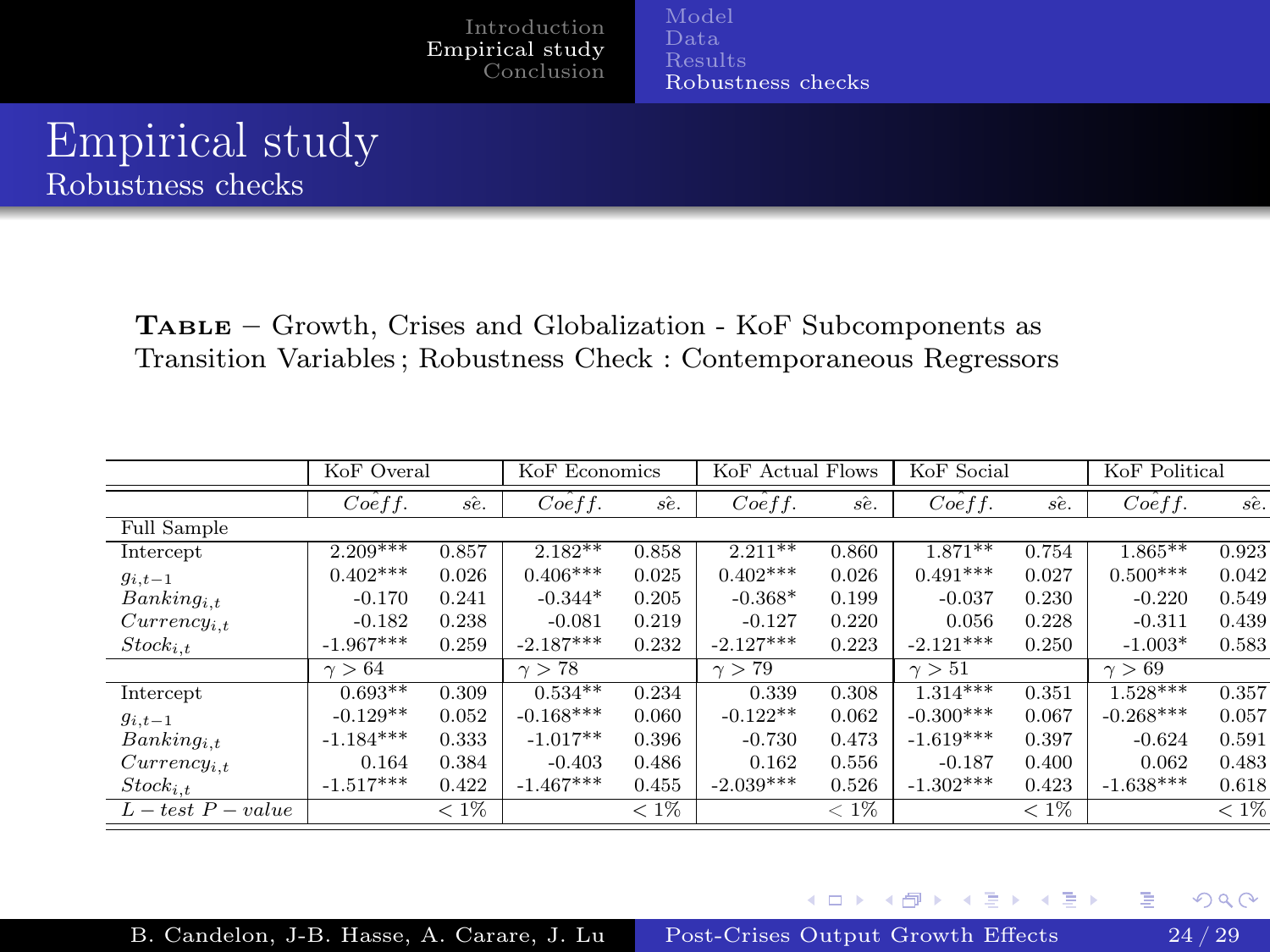<span id="page-24-0"></span>Empirical study Robustness checks

> Table – Growth, Crises and Globalization - Oil Price as the Transition Variable

|                    | Coeff.        | sê.   |
|--------------------|---------------|-------|
| <b>Full Sample</b> |               |       |
| Intercept          | $3.241***$    | 0.692 |
| $q_{i,t-1}$        | $0.110***$    | 0.020 |
| $Banking_{i,t}$    | $-1.001***$   | 0.333 |
| $Currentcy_{i,t}$  | $-0.875***$   | 0.299 |
| $Stock_{i,t}$      | $-1.861***$   | 0.382 |
| Sample             | $\gamma > 38$ |       |
| Intercept          | $-1.206***$   | 0.206 |
| $q_{-1}$           | $0.208***$    | 0.031 |
| $Banking_{i,t}$    | 0.397         | 0.467 |
| $Currentcy_{i.t}$  | $0.820**$     | 0.389 |
| $Stock_{i.t}$      | $-1.172**$    | 0.498 |

L-test P-value  $< 1\%$ 

活

メロメ メ都 レメ ヨメ メヨメ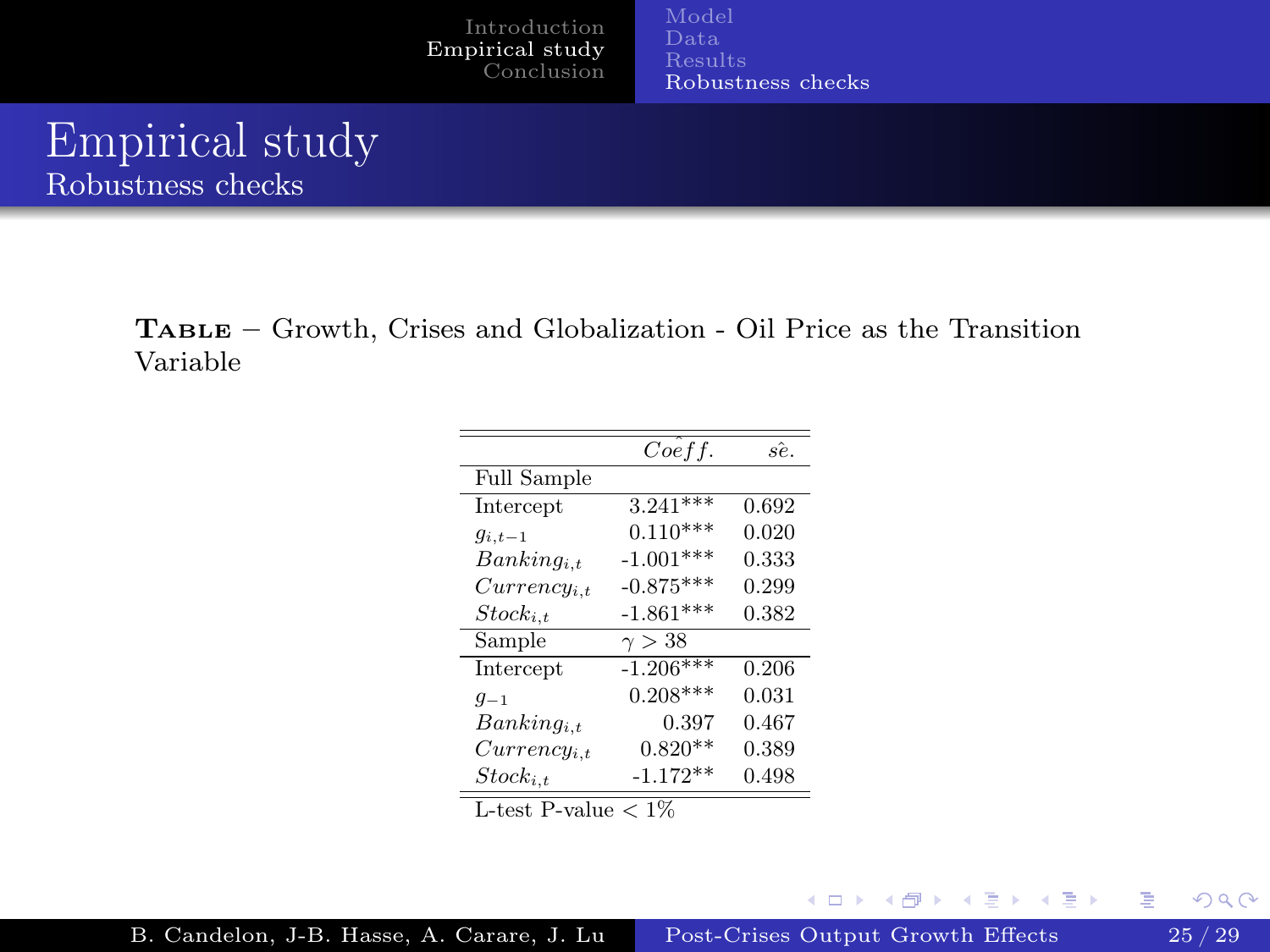[Empirical study](#page-9-0) [Conclusion](#page-25-0)

[Policy Implications](#page-25-0)

#### <span id="page-25-0"></span>Conclusion Policy Implications



K ロ ▶ K 倒 ▶ K 경 ▶ K 경

 $2Q$ 

重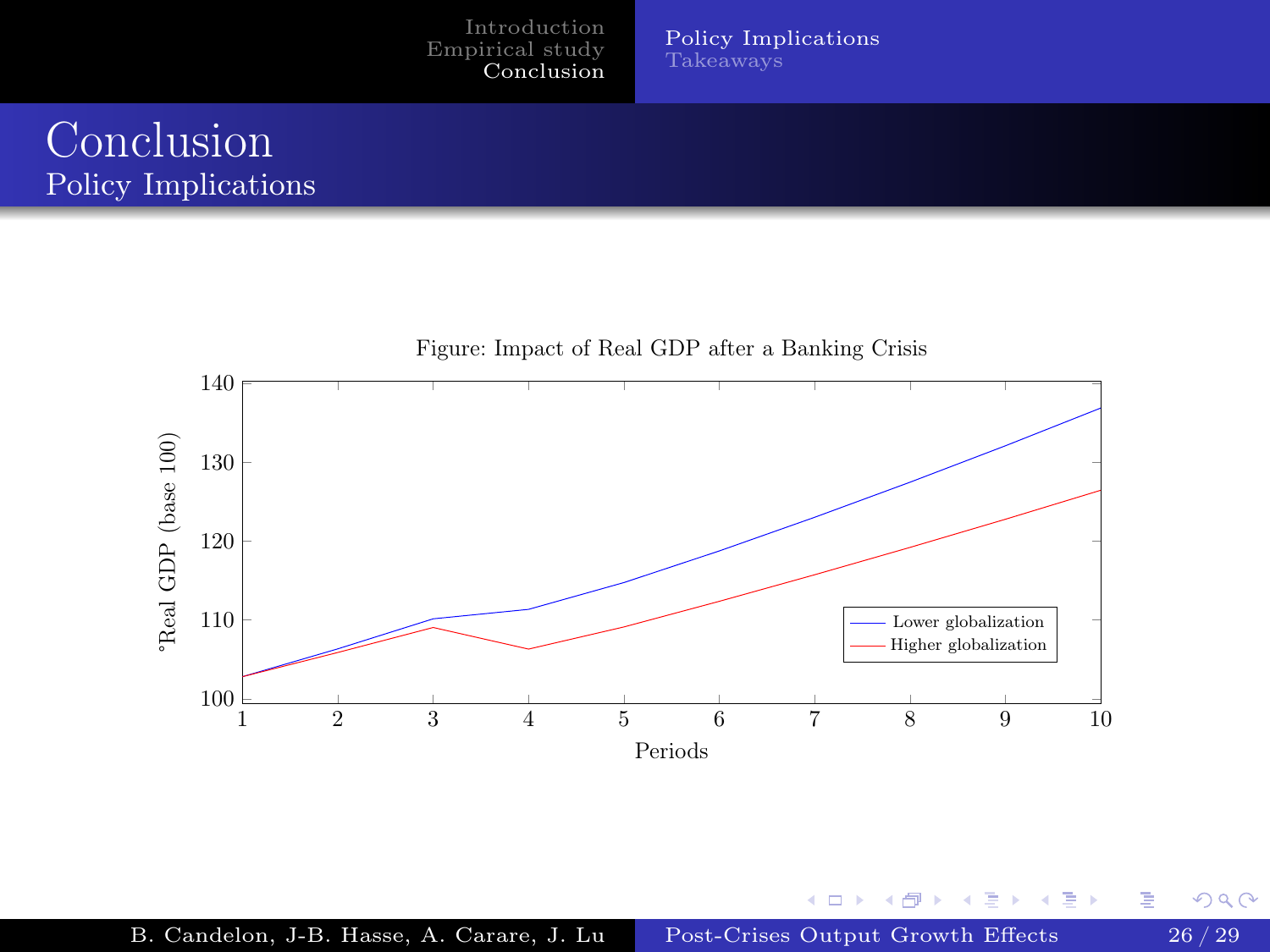[Policy Implications](#page-25-0) [Takeaways](#page-28-0)

# Conclusion Policy Implications

- Globalization has a dual effect ·
	- It increases the growth rate of output significantly over the sample for all groups of countries ;
	- It also exposes a country to a larger negative impact on short-term growth from a financial crisis.
- In particular :
	- High-income countries in a high-globalization regime face larger negative effects on growth from banking and stock market crises ;
	- Low-income countries in a high globalization regime face larger negative effects on growth from currency and stock market crises.

**K ロ ト K 何 ト K ヨ ト K ヨ ト**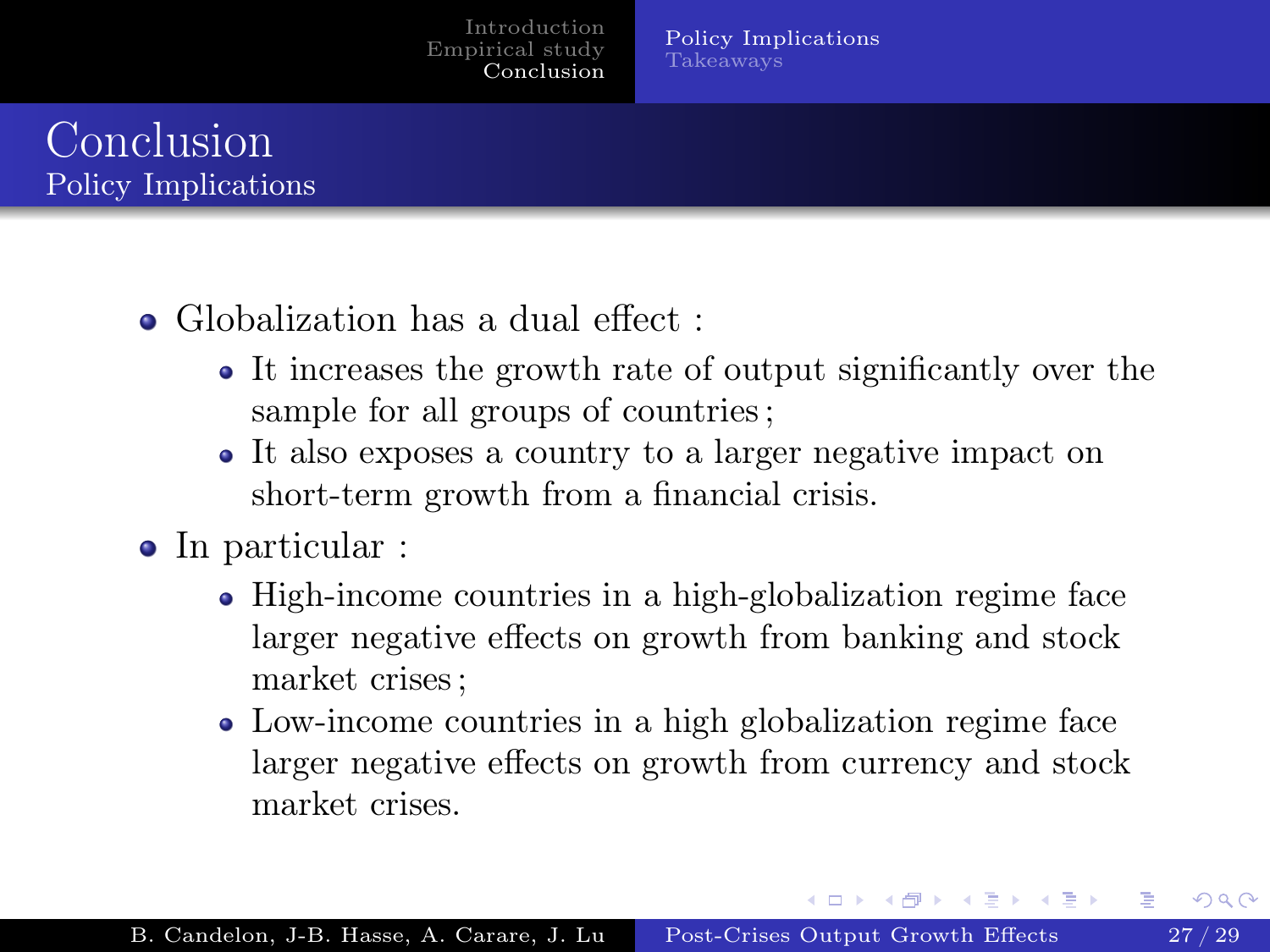[Policy Implications](#page-25-0) [Takeaways](#page-28-0)



"Is globalization good ?"

- Our empirical analysis provides support for the recent conjectures made by Cecchetti (2012) and Shin (2017), that stress that globalization is beneficial up to a certain point, unless policies are in place to mitigate the negative effects on growth from financial crises ;
- Financial regulation and supervision are needed to help countries reap the benefits of globalization on output growth over time, and avoid the long lasting negative growth effects following a financial crisis.

イロト イ押ト イヨト イヨト